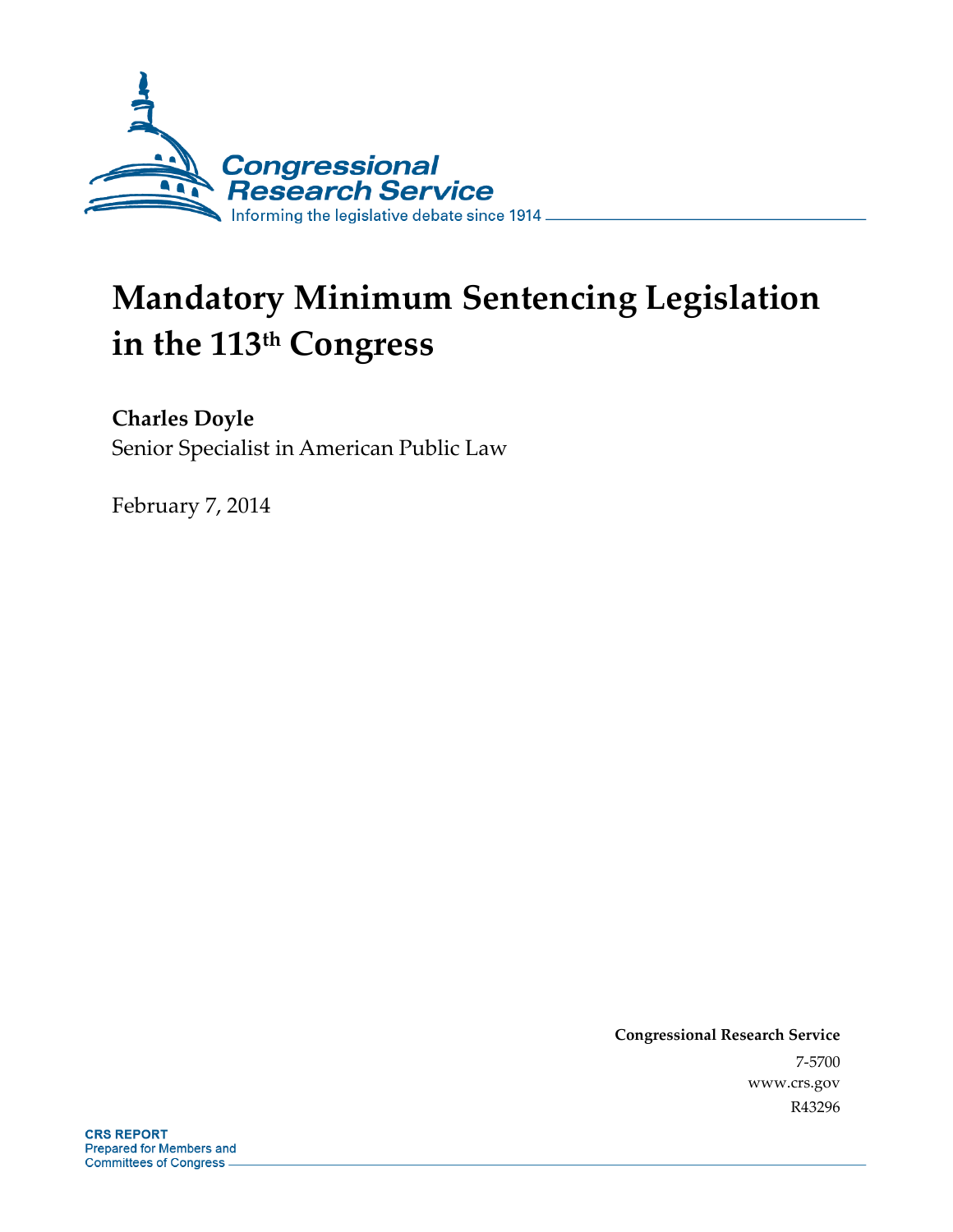# **Summary**

Defendants convicted of violating certain federal criminal laws face the prospect of mandatory minimum terms of imprisonment. Bills offered during the  $113<sup>th</sup>$  Congress would supplement, enhance, or eliminate some of these. In the most all-encompassing, H.R. 1695 (Representative Scott (VA)) and S. 619 (Senator Paul) would permit federal courts to impose a sentence below an otherwise applicable mandatory minimum when necessary to avoid violating certain statutory directives.

Federal drug statutes feature a series of mandatory minimums. S. 1410 (Senator Durbin)/H.R. 3382 (Representative Labrador) and S. 1410 (Judiciary), as voted by the Judiciary Committee, would reduce several of the most severe of these. H.R. 3088 (Representative Waters) would eliminate virtually all of them. The Durbin bill would also enlarge the safety valve exception. The safety valve provision allows a federal court to sentence qualified defendants below the statutory mandatory minimum in drug cases, if the defendant has a virtually spotless criminal record, that is, not more than one criminal history point. S. 1410 would expand safety valve eligibility to defendants with a slightly more extensive criminal record. Elsewhere, H.R. 2372 (Representative Scott (VA)) would drop the sentencing distinction between powder and crack cocaine by striking the cocaine base specific references. Two proposals address the Fair Sentencing Act's retroactive application. One, H.R. 2369 (Representative Scott (VA)) would permit a court to reduce, consistent with the act, a previously imposed sentence for crack cocaine possession or trafficking. The second, S. 1410 (Senator Durbin), would also permit a court to reduce such sentences, but would limit the authority to instances in which the defendant had not been previously granted or denied a similar reduction.

The firearms bills are mixed. H.R. 2405 (Representative Scott (VA)) would strip the mandatory minimums from §924(c) that outlaws possession of a firearm in furtherance of a crime of violence or serious drug offense. On the other hand, H.R. 722 (Representative King (NY)) would add two years to each of  $\S 924(c)$ 's mandatory minimums, if the firearm were stolen or had had its serial number defaced. H.R. 404 (Representative Schiff) would establish a two-year mandatory minimum term of imprisonment for violation of either of the two firearm acquisition false statement (straw purchaser) proscriptions, if the offense involved two or more firearms and an intent to subsequently transfer them to an ineligible person. H.R. 117 (Representative Holt) would require the Attorney General to establish a system of handgun registration and licensing. Possession without a federal license or of an unregistered handgun would be punishable by imprisonment for not less than 15 years.

Several proposals add or enhance the mandatory minimums associated with individual offenses. For instance, S. 1410 (Judiciary) would set new mandatory minimums for various weapons and sex offenses. H.R. 1468 (Representative Blackburn) would create a separate crime for anyone who, during and in relation to a computer fraud or abuse violation, substantially impaired or attempted to impair the operation of a critical infrastructure computer system or an associated critical infrastructure. H.R. 457 (Representative Issa) would establish mandatory minimum penalties for an alien previously removed from the U.S. for his criminal activities. H.R. 1577 (Representative Poe) and S. 698 (Senator Cornyn) would expand the class of protected public servants; increase the penalties associated with homicides committed against them; establish mandatory minimum terms of imprisonment for killing or assaulting them; and create a new flight-to-avoid-prosecution offense for fugitives accused of such crimes, punishable by a mandatory minimum term of imprisonment.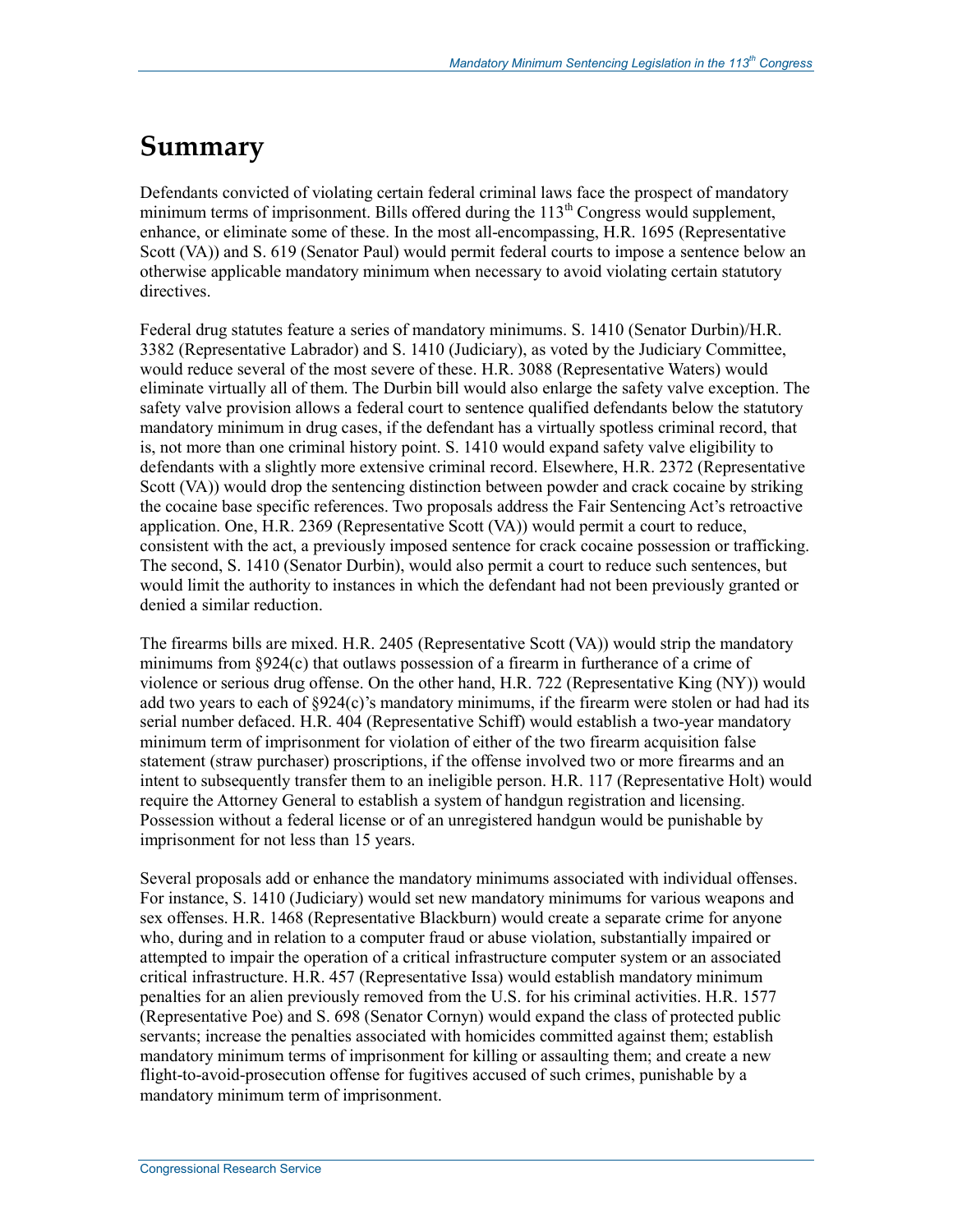# **Contents**

## **Tables**

|--|--|

## Contacts

|--|--|--|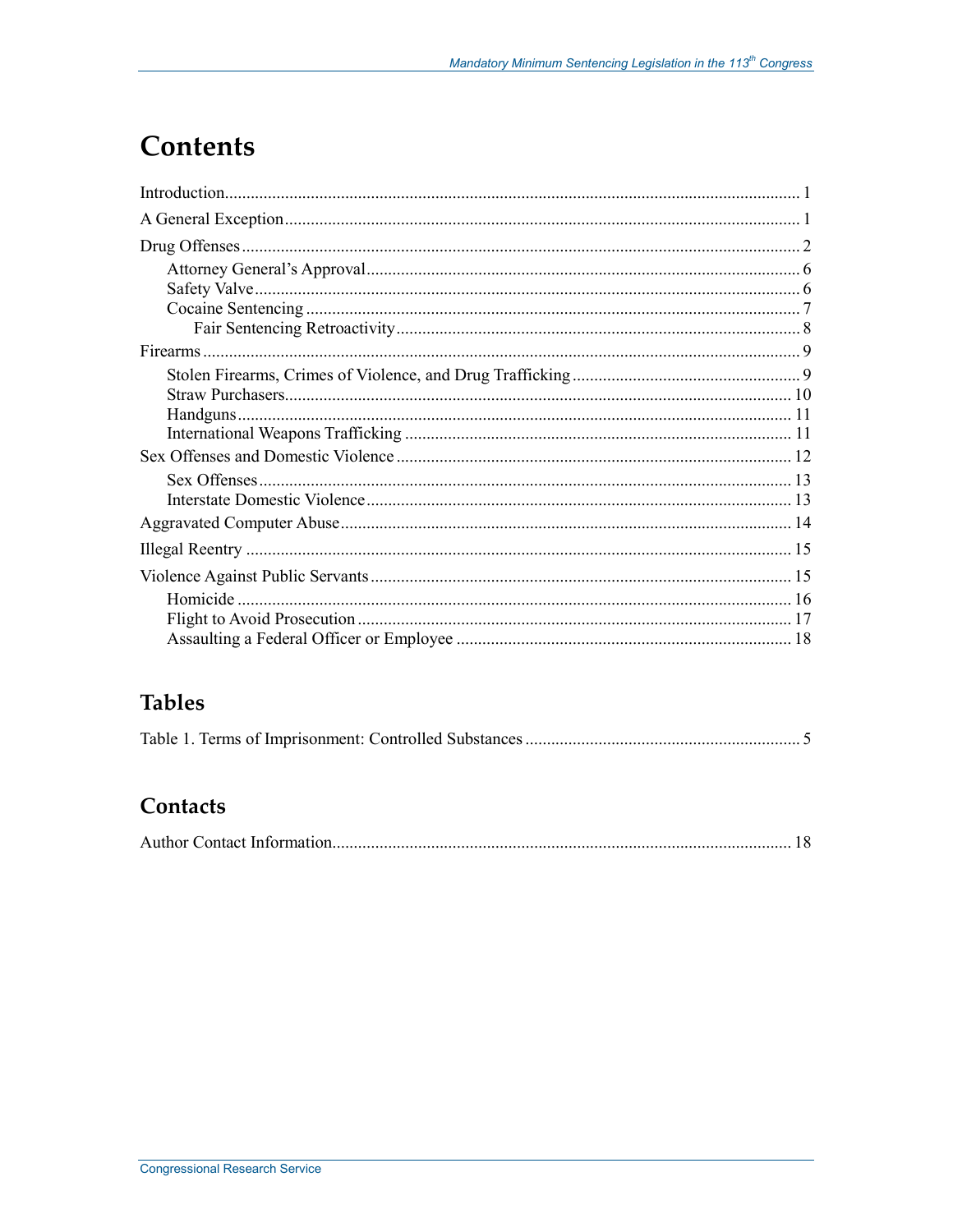# **Introduction**

Federal crimes are usually punishable by a statutory maximum term of imprisonment, for example, "imprisoned for not more than 5 years."<sup>1</sup> A surprising number also have statutory minimum terms of imprisonment, for example, "imprisonment which may not be less than 10 years or for life."<sup>2</sup> Under some circumstances, mandatory minimums have proven controversial.<sup>3</sup> Opponents contend that in some instances they can be arbitrary and unduly severe. Proponents contend that they ensure the offenders of the most serious offenses will receive at least some minimum punishment. Legislative proposals in the  $113<sup>th</sup>$  Congress reflect both perspectives.<sup>4</sup>

Some would establish or enhance mandatory minimums for a variety of offenses including violent attacks on law enforcement officers, firearms offenses, reentry into the United States by dangerous aliens, and computer attacks on the nation's critical infrastructure. Others would repeal or mitigate the impact of existing mandatory minimums, particularly with regard to controlled substance offenses.

# **A General Exception**

Federal courts are required to weigh the factors listed in 18 U.S.C. 3553(a) before sentencing a defendant. The factors include things like "the need for the sentence imposed ... to provide just punishment for the offense" and "the need to avoid unwarranted sentence disparities ..."<sup>5</sup> In doing so, however, the courts may not disregard any applicable statutory mandatory minimums.

H.R. 1695 (Representative Scott (VA)) and S. 619 (Senator Paul) would permit federal courts to impose a sentence below an otherwise applicable mandatory minimum when necessary to avoid

<sup>1&</sup>lt;br><sup>1</sup> 18 U.S.C. 1001(a)(relating to false statements); see also, 18 U.S.C. 1955(a)(relating to operating an illegal gambling business); 18 U.S.C. 2339B("imprisoned not more than 15 years")(relating to providing material support to designated terrorist organizations); 18 U.S.C. 1341("imprison not more than 20 years")(relating to mail fraud).

<sup>2</sup> See generally, CRS Report RL32040, *Federal Mandatory Minimum Sentencing Statutes*.

<sup>3</sup> See generally, United States Sentencing Commission, *Report to the Congress: Mandatory Minimum Penalties in the Federal Criminal Justice System, Policy Views About Mandatory Minimum Penalties*, 85-103 (Oct. 2011), available at http://www.ussc.gov/Legislative and Public Affairs/Congressional Testimony and Reports/Mandatory Minimum-Penalties/20111031\_Rtc\_Mandatory\_Minimum.cfm.

<sup>4</sup> Although the National Defense Authorization Act for Fiscal Year 2014 contains provisions characterized as mandatory minimum sentencing amendments to the Uniform Code of Military Justice (UCMJ), P.L. 113-66 (H.R. 3304), those provisions and proposals relating to the UCMJ, the District of Columbia Code, or criminal codes of the territories of the United States are beyond the scope of this report.

 $5$  18 U.S.C. 3553(a)("The court shall impose a sentence sufficient, but not greater than necessary, to comply with the purposes set forth in paragraph (2) of this subsection. The court, in determining the particular sentence to be imposed, shall consider- (1) the nature and circumstances of the offense and the history and characteristics of the defendant; (2) the need for the sentence imposed- (A) to reflect the seriousness of the offense, to promote respect for the law, and to provide just punishment for the offense; (B) to afford adequate deterrence to criminal conduct; (C) to protect the public from further crimes of the defendant; and (D) to provide the defendant with needed educational or vocational training, medical care, or other correctional treatment in the most effective manner; (3) the kinds of sentences available; (4) the kinds of sentence and the sentencing range established ... issued by the Sentencing Commission ... (5) any pertinent policy statement ... issued by the Sentencing Commission ... (6) the need to avoid unwarranted sentence disparities among defendants with similar records who have been found guilty of similar conduct; and (7) the need to provide restitution to any victims of the offense").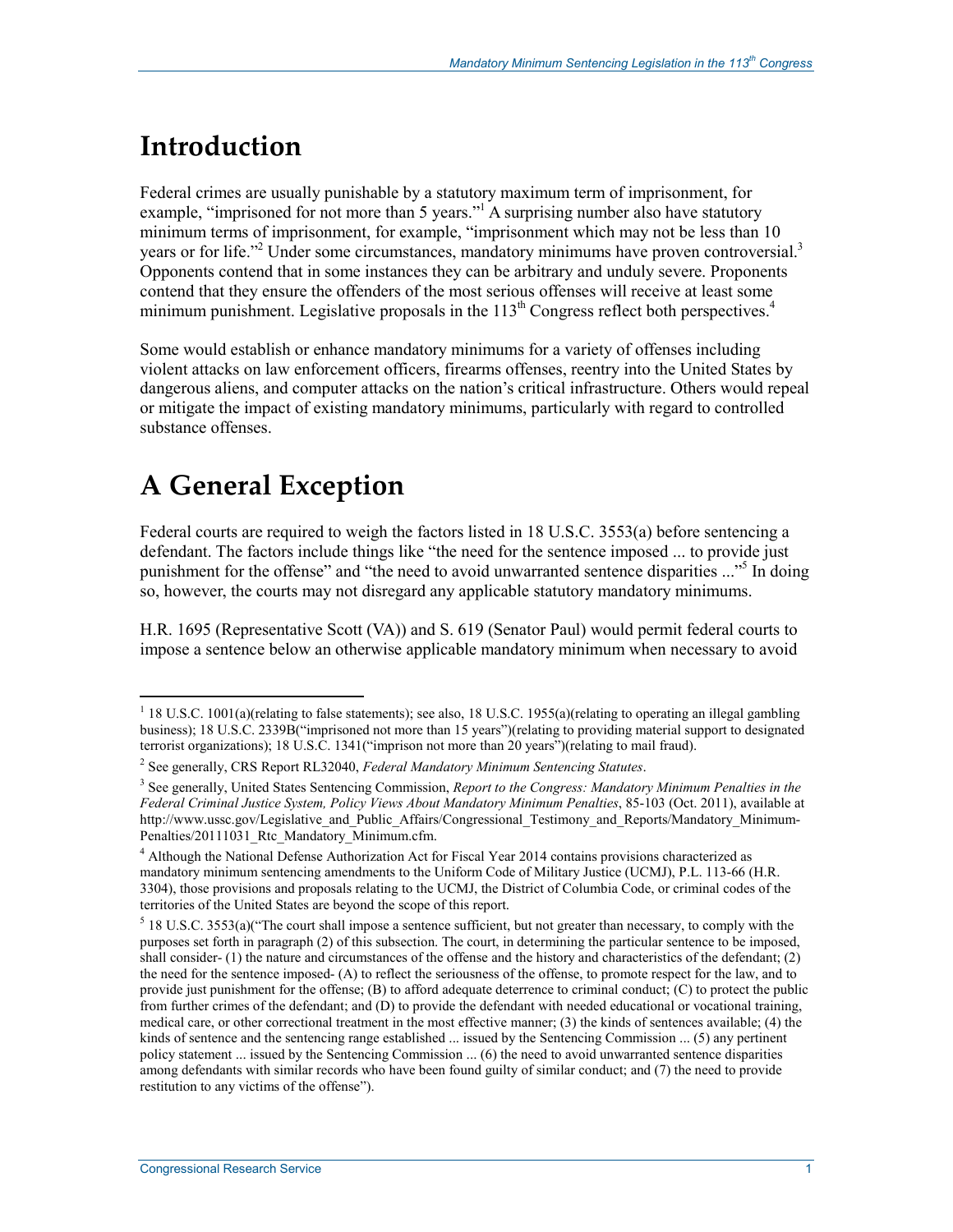violating the requirements of  $\S 3553(a)$ . When exercising the authority, the court would have to provide the government and the defendant a chance to be heard and to provide a written statement of the  $\S 3553(a)$  factors that justify the decision to sentence below the mandatory minimum.<sup>7</sup>

# **Drug Offenses**

The Controlled Substances Act and the Controlled Substances Import and Export Act established a series of mandatory minimum sentences for violation of their prohibitions. Trafficking - that is, importing, exporting, or possessing with the intent to distribute - a very substantial amount of various highly addictive substances such as more than a kilogram of heroin is punishable by imprisonment for not less than 10 years or more than life.<sup>8</sup> A subsequent conviction carries a sentence of imprisonment for not less than 20 years or more than life.<sup>9</sup> When substantial but lesser amounts are involved, such as 100 grams of heroin, sentences of imprisonment for not less than five years or more than life are called for, and imprisonment for not less than 10 years or more than life in the case of a subsequent conviction.<sup>10</sup>

S. 1410 (Senator Durbin)/H.R. 3382 (Representative Labrador) would reduce those mandatory minimum sentences by half.<sup>11</sup> The 20-year mandatory minimums would become 10-year mandatory minimums; the 10-year mandatory minimums would become five-year mandatory

<sup>&</sup>lt;u>.</u>  $^{6}$  H.R. 1695, §2, proposed 18 U.S.C. 3553(g)(1); S. 619, §2, proposed 18 U.S.C. 3553(g)(1).

<sup>&</sup>lt;sup>7</sup> H.R. 1695, §2, proposed 18 U.S.C. 3553(g)(2), (3); S. 619, §2, proposed 18 U.S.C. 3553(g)(2), (3).

 $821$  U.S.C. 841(b)(1)(A); 21 U.S.C. 960(b)(1). The threshold amounts covered by the sections in addition to a kilogram of heroin are: (ii) 5 kilograms or more of a mixture or substance containing a detectable amount of- (I) coca leaves, except coca leaves and extracts of coca leaves from which cocaine, ecgonine, and derivatives of ecgonine or their salts have been removed; (II) cocaine, its salts, optical and geometric isomers, and salts of isomers; (III) ecgonine, its derivatives, their salts, isomers, and salts of isomers; or (IV) any compound, mixture, or preparation which contains any quantity of any of the substances referred to in subclauses (I) through (III); (iii) 280 grams or more of a mixture or substance described in clause (ii) which contains cocaine base; (iv) 100 grams or more of phencyclidine (PCP) or 1 kilogram or more of a mixture or substance containing a detectable amount of phencyclidine (PCP); (v) 10 grams or more of a mixture or substance containing a detectable amount of lysergic acid diethylamide (LSD); (vi) 400 grams or more of a mixture or substance containing a detectable amount of N-phenyl-N- [1- (2-phenylethyl) -4-piperidinyl] propanamide or 100 grams or more of a mixture or substance containing a detectable amount of any analogue of Nphenyl-N-[1-(2-phenylethyl)-4-piperidinyl] propanamide; (vii) 1,000 kilograms or more of a mixture or substance containing a detectable amount of marihuana, or 1,000 or more marihuana plants regardless of weight; or (viii) 50 grams or more of methamphetamine, its salts, isomers, and salts of its isomers or 500 grams or more of a mixture or substance containing a detectable amount of methamphetamine, its salts, isomers, or salts of its isomers." 21 U.S.C.  $841(b)(1)(ii)$ -(vii).

 $9$  21 U.S.C. 841(b)(1)(A); 21 U.S.C. 960(b)(1)("... If any person commits such a violation after a prior conviction for a felony drug offense has become final, such person shall be sentenced to a term of imprisonment which of not less than 20 years and not more than life imprisonment.... ").

 $10$  21 U.S.C. 841(b)(1)(B); 21 U.S.C. 960(b)(2). Beyond 100 grams of heroin, the threshold amounts for this lower sentencing plateau are: (ii) 500 grams or more of a mixture or substance containing a detectable amount of ... cocaine ... (iii) 28 grams or more of a mixture or substance described in clause (ii) which contains cocaine base; (iv) 10 grams or more of phencyclidine (PCP) ... (v) 1 gram or more of a mixture or substance containing a detectable amount of lysergic acid diethylamide (LSD); (vi) 40 grams or more of a mixture or substance containing a detectable amount of ... propanamide ... (vii) 100 kilograms or more of a mixture or substance containing a detectable amount of marihuana ... or (viii) 5 grams or more of methamphetamine.... " 21 U.S.C.  $841(b)(1)(B)(ii)$ -(vii).

<sup>11</sup> S. 1410, §4, proposed 21 U.S.C 841(b)(1) and proposed 21 U.S.C. 960(b). S. 1410 (Durbin)/H.R. 3382 (Labrador) refers to the bill as introduced; S. 1410 (Judiciary), which here would carry forward the same amendments, refers to the bill as voted out of the Judiciary Committee.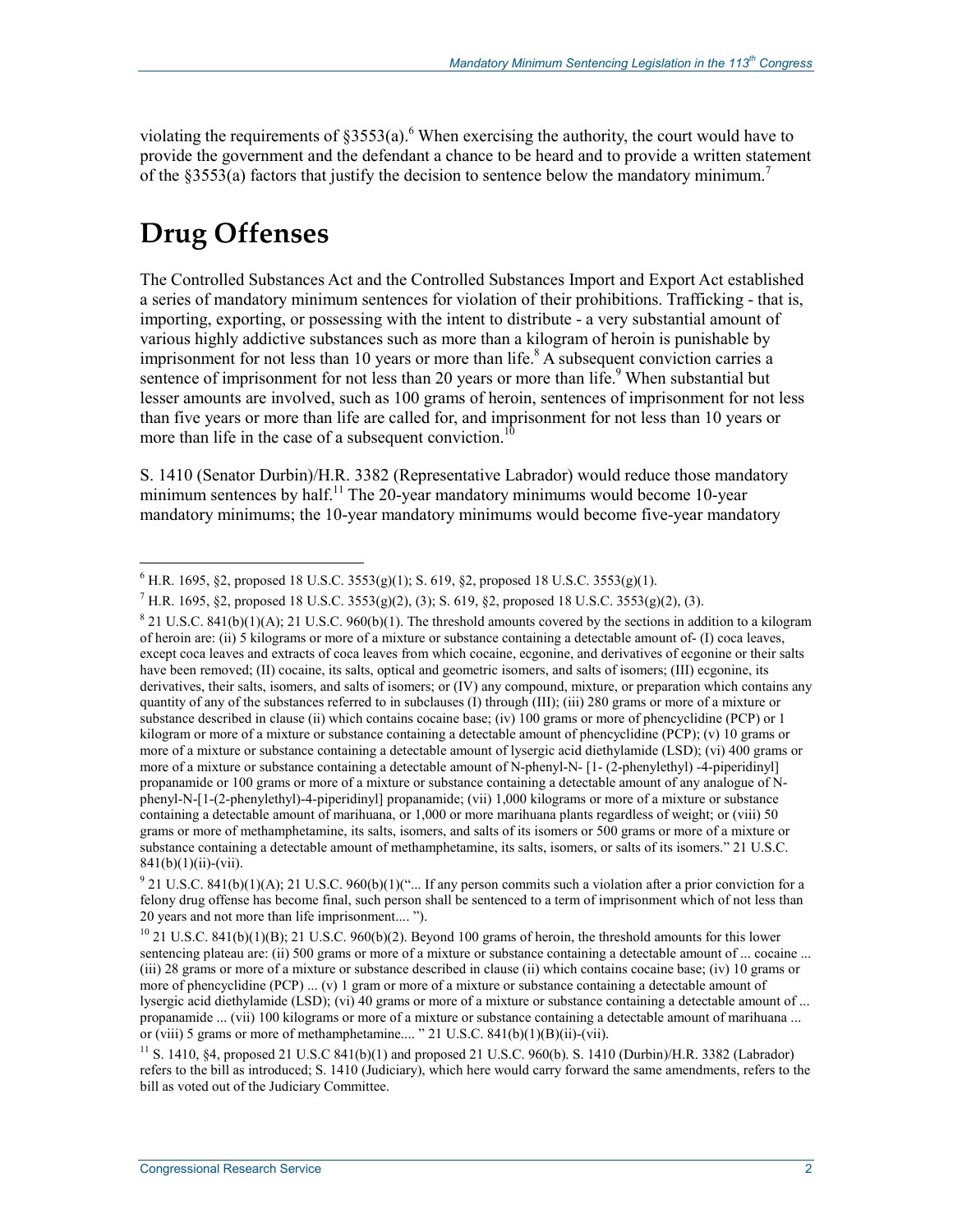minimums; and the five-year mandatory minimum would become a two-year mandatory minimum. $^{12}$ 

H.R. 3088 (Representative Waters) would eliminate the mandatory minimum sentences so that each of those offenses would be punishable by imprisonment for any term of years or for life.<sup>13</sup> Unlike the Durbin bill (S. 1410), the Waters proposal (H.R. 3088) would eliminate virtually every other controlled substance mandatory minimum as well.<sup>14</sup>

Under present law, when a death or serious bodily injury results from the trafficking in a very substantial amount of a controlled substance like heroin, the mandatory minimum term of imprisonment is 20 years rather than 10 years.<sup>15</sup> When death or serious bodily injury results from trafficking in a substantial but somewhat lower amount of a controlled substance like heroin, the mandatory minimum term of imprisonment is 20 years rather than five years.<sup>16</sup> When an offender has two or more prior controlled substance convictions, trafficking a very substantial amount of a controlled substance like heroin carries a mandatory sentence of life imprisonment.<sup>17</sup> Without regard for the type or amount of the controlled substance, simple possession by an offender with a prior controlled substance conviction is punishable by imprisonment for not less than 15 days and not more than two years.<sup>18</sup> The penalty is imprisonment for not less than 90 days and not more than three years when the offender has two or more prior convictions.<sup>19</sup> H.R. 3088 would repeal each of these mandatory minimums, but would leave the existing maximum penalties unchanged. $20$ 

Finally, penalties double when the commission of a controlled substance offense involves distribution to or using a child, or when it involves distribution near a school or other protected location.<sup>21</sup> These offenses often come with a one-year mandatory minimum term of imprisonment, when the underlying distribution crime would not otherwise carry a mandatory

<sup>20</sup> H.R. 3088, §4, proposed 21 U.S.C. 841(b); proposed 21 U.S.C. 844; and proposed 21 U.S.C. 960(b).

<sup>&</sup>lt;u>.</u>  $^{12}$  *Id.* 

<sup>13</sup> H.R. 3088, §4(b), (c), proposed 21 U.S.C 841(b)(1) and proposed 21 U.S.C. 960(b).

<sup>14</sup> H.R. 3088, §4, proposed 21 U.S.C. 841(b); proposed 21 U.S.C. 844; proposed 21 U.S.C. 859; proposed 21 U.S.C. 860; proposed 21 U.S.C. 861; and proposed 21 U.S.C. 960(b).

 $15$  21 U.S.C. 841(b)(1)(A), 21 U.S.C. 960(b)(1).

 $16$  21 U.S.C. 841(b)(1)(B), 21 U.S.C. 960(b)(2).

 $17$  21 U.S.C. 841(b)(1)(A), 21 U.S.C. 960(b)(1).

<sup>18 21</sup> U.S.C. 844.

 $19$  *Id.* 

 $21$  21 U.S.C. 859 (distribution to a child under 21 years of age)(penalties for repeat offenders are tripled); 21 U.S.C. 860 (trafficking "within one thousand feet of, the real property comprising a public or private elementary, vocational, or secondary school or a public or private college, junior college, or university, or a playground, or housing facility owned by a public housing authority, or within 100 feet of a public or private youth center, public swimming pool, or video arcade facility")(penalties for repeat offenders are tripled); 21 U.S.C. 861(use of a child for controlled substance violations or distribution to a pregnant individual)(penalties for repeat offenders are tripled).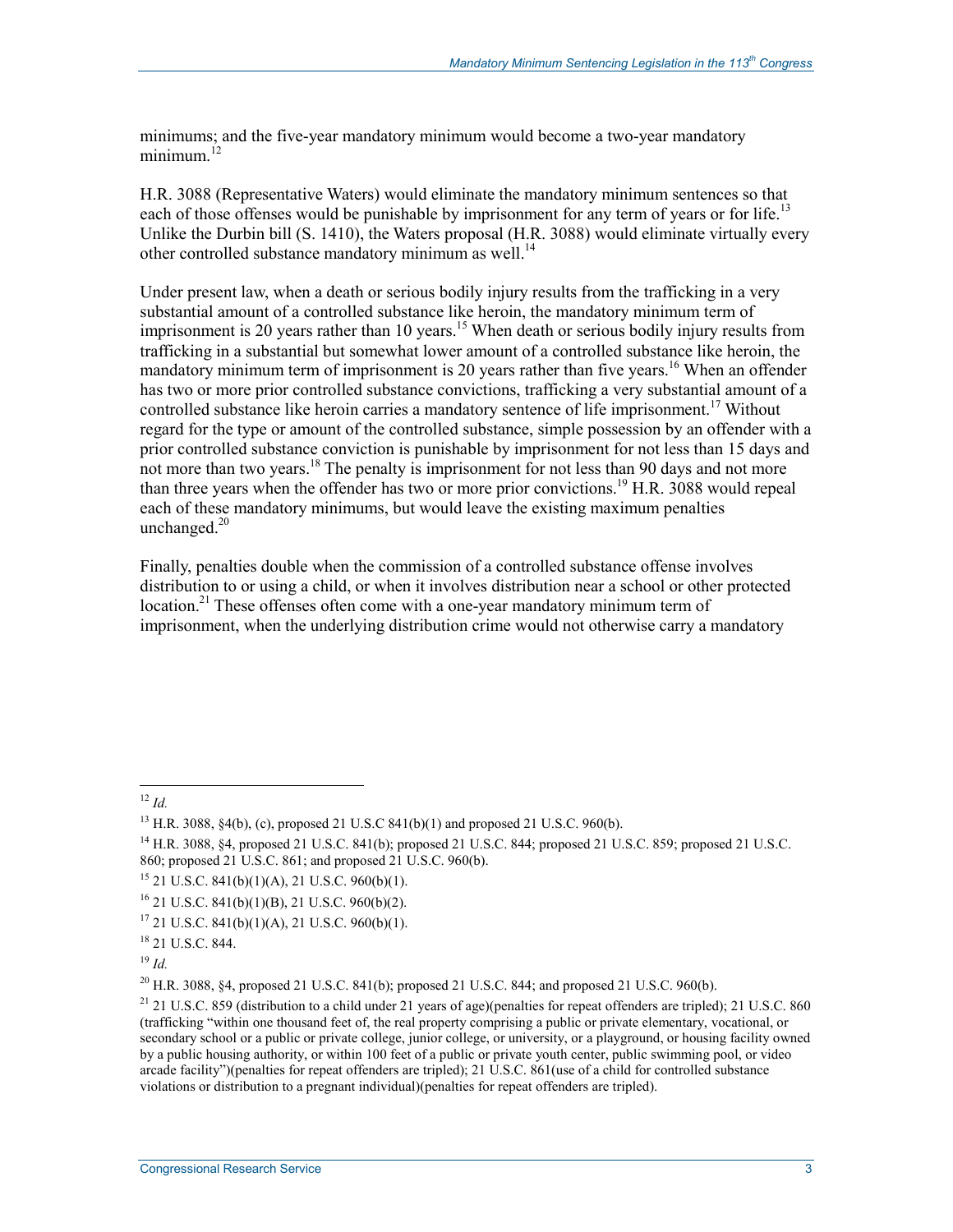minimum because of the type or amount of the drugs involved.<sup>22</sup> The Waters bill (H.R. 3088) would dispose of these mandatory minimums as well.<sup>23</sup>

It leaves in place, however, a fairly unique provision found in the school distribution, repeat offender provision of 21 U.S.C. 860(b):

Any person who violates section  $841(a)(1)$  of this title ... by distributing, possessing with intent to distribute, or manufacturing a controlled substance in or on, or within one thousand feet of ... a ... school ... or housing facility owned by a public housing authority, or within 100 feet of a public or private youth center, public swimming pool, or video arcade facility, after a prior conviction under subsection (a) of this section has become final is punishable (1) by the greater of (A) a term of imprisonment of not less than three years and not more than life imprisonment or (B) three times the maximum punishment authorized by section 841(b) of this title....

A summary of the changes in the existing controlled substance mandatory minimum terms of imprisonment, proposed in the Durbin (S. 1410)/Labrador (H.R. 3382) (which the Judiciary Committee left unchanged) and Waters (H.R. 3088) proposals, appears in **Table 1**.

<sup>&</sup>lt;sup>22</sup> E.g., 21 U.S.C. 859(a) ("... Except to the extent a greater minimum sentence is otherwise provided by section 841(b) of this title, a term of imprisonment under this subsection shall be not less than one year ..."); similar provisions apply with respect to 21 U.S.C. 859 (b); 21 U.S.C. 860(a); 21 U.S.C. 861(b), (c), (f). Repeat offenders under 21 U.S.C. 860 face a mandatory minimum of imprisonment of not less than three years in the absence of a higher otherwise applicable mandatory minimum, 21 U.S.C. 860(b).

<sup>23</sup> H.R. 3088, §4, proposed 21 U.S.C. 859(a), (b); 21 U.S.C. 860(a), (b); proposed 21 U.S.C. 861(b), (c).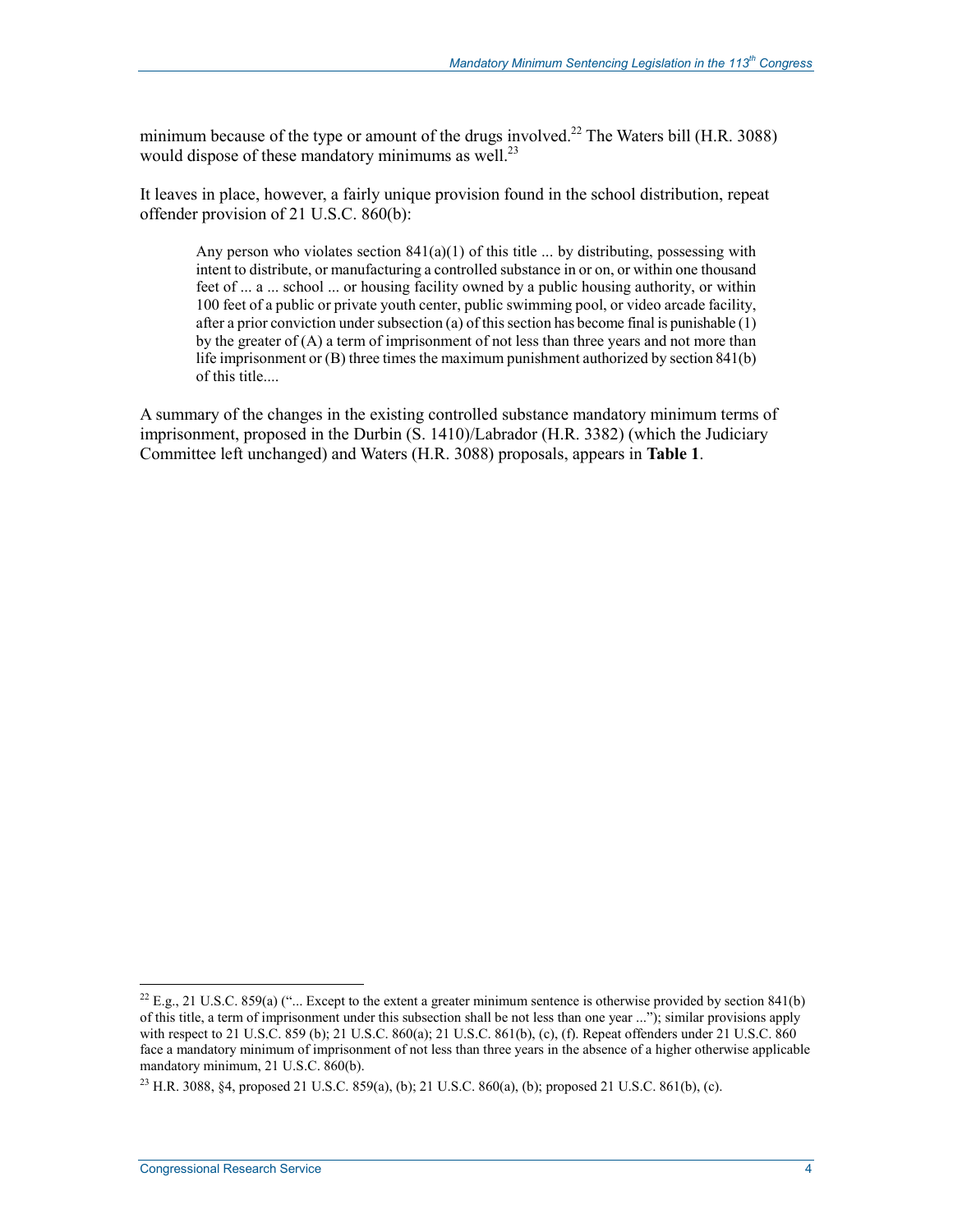| <b>Offense</b>                                                                                                            | <b>Present Law</b>                                                                                                                               | S. 1410/H.R. 3382                              | H.R. 3088                                           |
|---------------------------------------------------------------------------------------------------------------------------|--------------------------------------------------------------------------------------------------------------------------------------------------|------------------------------------------------|-----------------------------------------------------|
| I. (a)(i) Trafficking: Sec.<br>841(b)(1)(A) substances<br>(e.g. 1 kilo. + of heroin)                                      | not less than 10 years or<br>more than life                                                                                                      | not less than 5 years or<br>more than life     | any term of years or life<br>(no mandatory minimum) |
| (ii) if death or serious<br>injury results                                                                                | not less than 20 years or<br>more than life                                                                                                      | no change                                      | any term of years or life<br>(no mandatory minimum) |
| (b)(i) one prior violation                                                                                                | not less than 20 years or<br>more than life                                                                                                      | not less than 10 years or<br>more than life    | any term of years or life<br>(no mandatory minimum) |
| (ii) and death or serious<br>injury results                                                                               | life                                                                                                                                             | no change                                      | any term of years or life<br>(no mandatory minimum) |
| (c) two or more prior<br>violations                                                                                       | life                                                                                                                                             | no change                                      | any term of years or life<br>(no mandatory minimum) |
| II. (a)(i) Trafficking: Sec.<br>841(b)(1)(B) substance (e.g.<br>100g + of heroin)                                         | not less than 5 years or<br>more than 40 years                                                                                                   | not less than 2 years or<br>more than 40 years | not more than 40 years<br>(no mandatory minimum)    |
| (ii) if death or serious<br>injury results                                                                                | not less than 20 years or<br>more than life                                                                                                      | no change                                      | any term of years or life<br>(no mandatory minimum) |
| (b)(i)one prior violation                                                                                                 | not less than 10 years or<br>more than life                                                                                                      | not less than 5 years or<br>more than life     | any term of years or life<br>(no mandatory minimum) |
| (ii) and death or serious<br>injury results                                                                               | life                                                                                                                                             | life                                           | any term of years or life<br>(no mandatory minimum) |
| III. (a) Trafficking to a child<br>where no mandatory<br>minimum otherwise applies                                        | not less than I year                                                                                                                             | no change                                      | no mandatory minimum                                |
| (b) Using a child to traffic<br>or trafficking to a pregnant<br>person where no<br>mandatory minimum<br>otherwise applies | not less than I year                                                                                                                             | no change                                      | no mandatory minimum                                |
| (c)(i) Trafficking near a<br>school or protected<br>location where no<br>mandatory minimum<br>otherwise applies           | not less than I year                                                                                                                             | no change                                      | no mandatory minimum                                |
| (ii) with a prior conviction not less than 3 years                                                                        |                                                                                                                                                  | no change                                      | no mandatory minimum                                |
| (iii) with a prior<br>conviction                                                                                          | the greater of $(A)$<br>imprisonment for not less<br>than 3 years or more than<br>life or (B) three times the<br>otherwise applicable<br>penalty | no change                                      | no change                                           |
| IV. (a) Simple possession<br>and prior conviction                                                                         | not less than 15 days or<br>more than 2 years                                                                                                    | no change                                      | no mandatory minimum                                |
| (b) Simple possession and<br>2 or more prior<br>convictions                                                               | not more than 90 days or<br>more than 3 years                                                                                                    | no change                                      | no mandatory minimum                                |

**Source:** Congressional Research Service, based on S. 1410/H.R. 3382; H.R. 3088; and 21 U.S.C. 841, 844, 859, 860, 861, 960.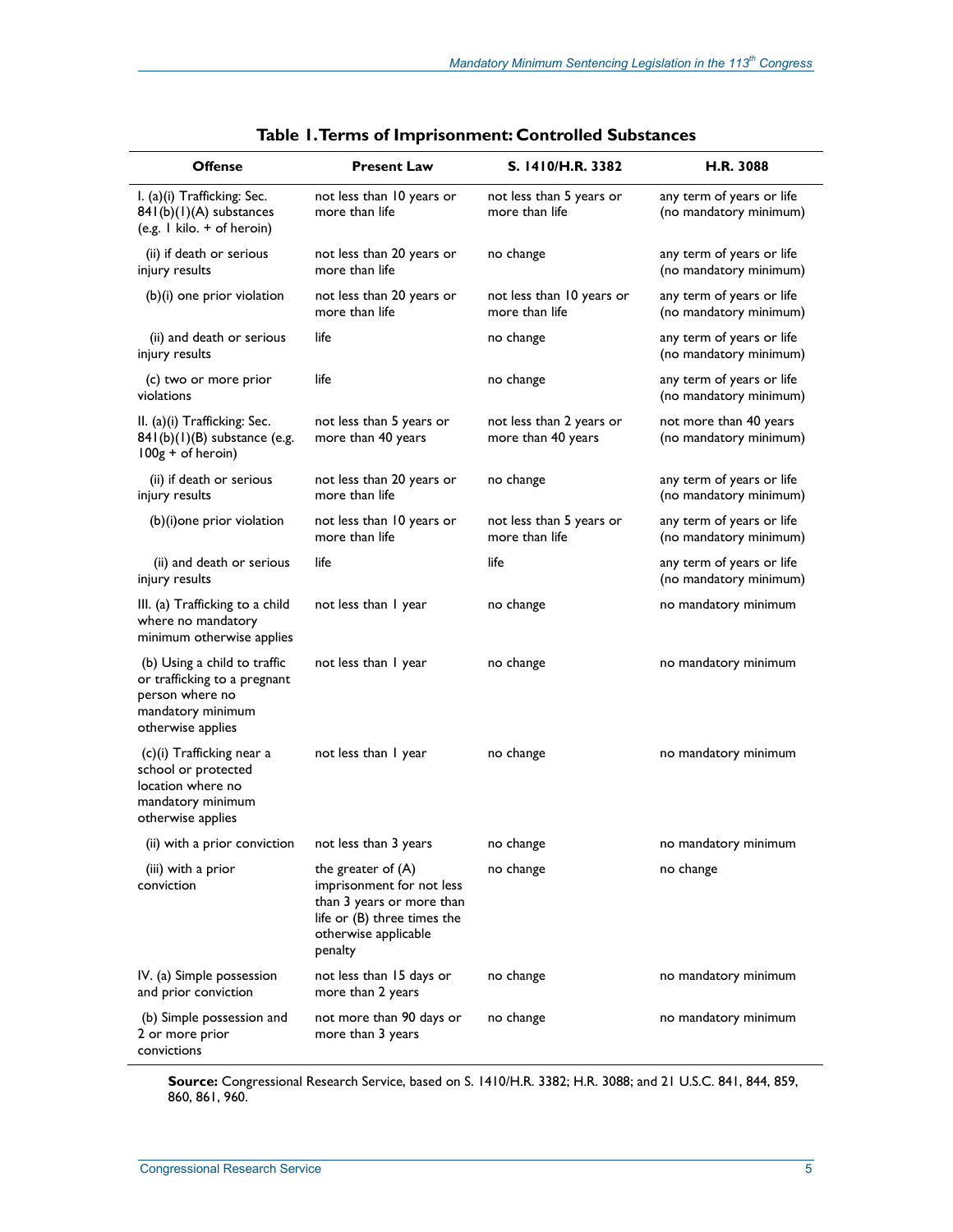## **Attorney General's Approval**

The Waters bill (H.R. 3088) also contains a proposal apparently designed to reserve federal prosecutions to the most serious cases. It would require the Attorney General's written approval for any prosecution for possession or trafficking in amounts less than those necessary to trigger the most severe mandatory minimums (e.g., less than a kilogram of heroin), or in the case of cocaine, less than 500 grams. $^{24}$ 

## **Safety Valve**

1

The so-called safety valve provision of 18 U.S.C. 3553(f) allows a court to sentence qualified defendants below the statutory mandatory minimum in controlled substance trafficking and possession cases.<sup>25</sup> To qualify, a defendant may not have used violence in the course of the offense.<sup>26</sup> He must not have played a managerial role in the offense if it involved group participation.<sup>27</sup> The offense must not have resulted in a death or serious bodily injury.<sup>28</sup> The defendant must make full disclosure of his involvement in the offense, providing the government with all the information and evidence at his disposal.<sup>29</sup> Finally, the defendant must have a virtually spotless criminal record, that is, not more than 1 criminal history point.<sup>30</sup>

Criminal history points are a feature of the U.S. Sentencing Commission's Sentencing Guidelines. The Guidelines assign points based on the sentences imposed for prior state and federal convictions. For example, the Guidelines assign 1 point for any past conviction that resulted in a sentence of less than incarceration for 60 days; 2 points for any conviction resulting in a sentence of incarceration for at least 60 days; and 3 points for any conviction resulting in a sentence of incarceration of more than a year and a month. $31$ 

31 U.S.S.G. §4A1.1.

 $^{24}$  H.R. 3088, §3. The limitation would apply to prosecution of any offense or conspiracy to commit any offense under the Controlled Substances Act or the Controlled Substances Import and Export Act.

<sup>&</sup>lt;sup>25</sup> 18 U.S.C. 3553(f)(" Notwithstanding any other provision of law, in the case of an offense under section 401, 404, or 406 of the Controlled Substances Act (21 U.S.C. 841, 844, 846) or section 1010 or 1013 of the Controlled Substances Import and Export Act (21 U.S.C. 960, 963), the court shall impose a sentence pursuant to guidelines promulgated by the United States Sentencing Commission under section 994 of title 28 without regard to any statutory minimum sentence, if the court finds at sentencing, after the Government has been afforded the opportunity to make a recommendation ...").

<sup>&</sup>lt;sup>26</sup> 18 U.S.C. 3553(f)(2)("... if the court finds at sentencing ... that ... (2) the defendant did not use violence or credible threats of violence or possess a firearm or other dangerous weapon (or induce another participant to do so) in connection with the offense").

<sup>&</sup>lt;sup>27</sup> 18 U.S.C. 3553(f)(4)("... if the court finds at sentencing ... that ... (4) the defendant was not an organizer, leader, manager, or supervisor of others in the offense, as determined under the sentencing guidelines and was not engaged in a continuing criminal enterprise, as defined in section 408 of the Controlled Substances Act").

<sup>&</sup>lt;sup>28</sup> 18 U.S.C. 3553(f)(3)("... if the court finds at sentencing ... that ... (3) the offense did not result in death or serious bodily injury to any person").

<sup>&</sup>lt;sup>29</sup> 18 U.S.C. 3553(f)(5)("... if the court finds at sentencing ... that ... (5) not later than the time of the sentencing hearing, the defendant has truthfully provided to the Government all information and evidence the defendant has concerning the offense or offenses that were part of the same course of conduct or of a common scheme or plan, but the fact that the defendant has no relevant or useful other information to provide or that the Government is already aware of the information shall not preclude a determination by the court that the defendant has complied with this requirement").<br><sup>30</sup> 18 U.S.C. 3553(f)(1)("... if the court finds at sentencing ... that - (1) the defendant does no

history point, as determined under the sentencing guidelines").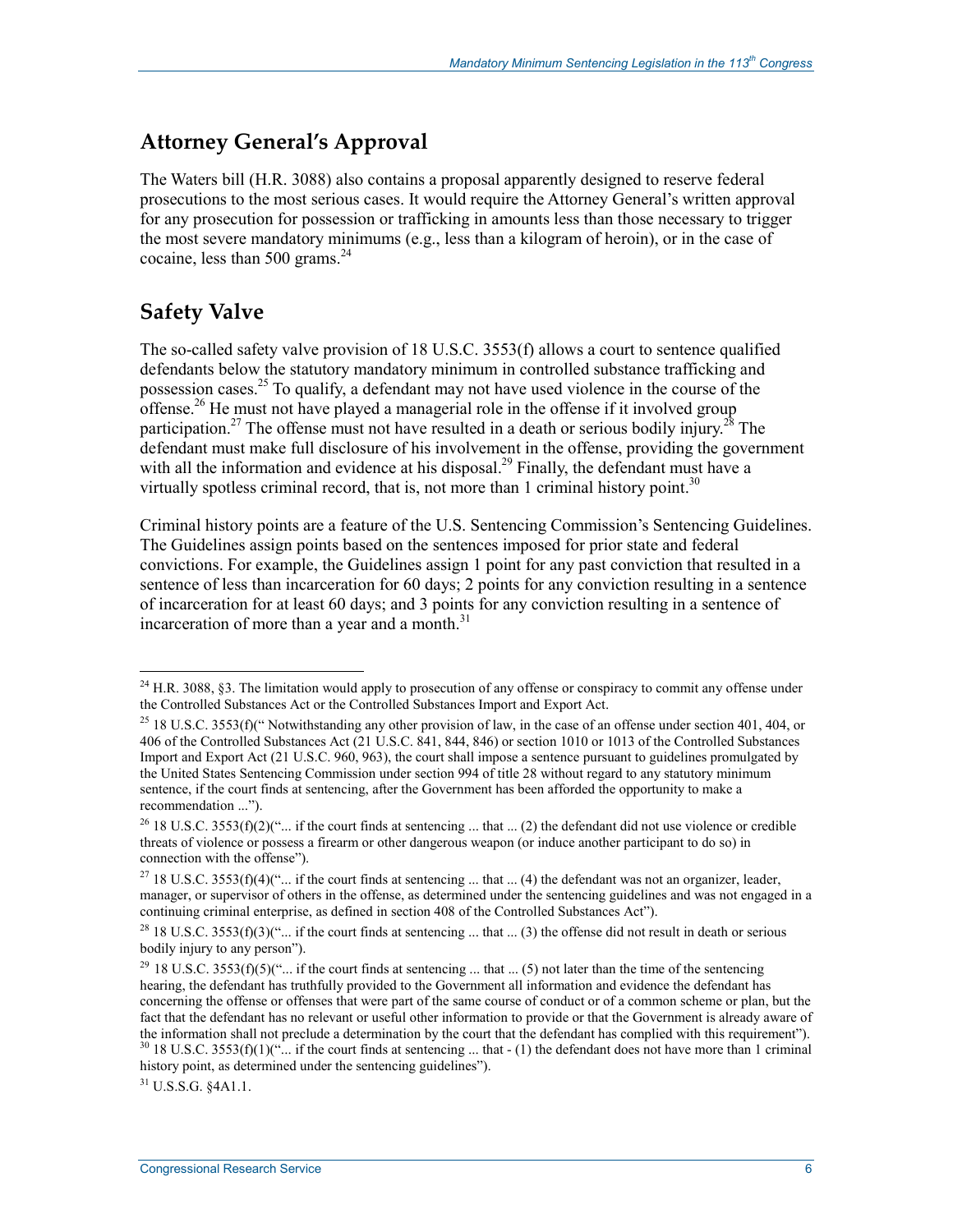The Sentencing Commission's report on mandatory minimum sentences suggested that Congress consider expanding safety valve eligibility to defendants with 2 or possible 3 criminal history points.<sup>32</sup> The report indicated that under the Guidelines a defendant's criminal record "can have a disproportionate and excessively severe cumulative sentencing impact on certain drug offenders."<sup>33</sup> It explained that the Guidelines are construed to ensure that the sentence they recommend in a given case calls for a term of imprisonment that is not less than an applicable mandatory minimum.<sup>34</sup> In addition, the drug offenses have escalated mandatory minimums for repeat offenders.<sup>35</sup> Moreover, similarly situated drug offenders may be treated differently, because states punish simple drug possession differently and prosecutors decide when to press recidivism qualifications differently.<sup>3</sup>

The Durbin/Labrador bill (S. 1410/H.R. 3382) would expand safety valve eligibility from defendants with no more than 1 criminal history point to those with no more than 3 points.<sup>37</sup> S. 1410 (Judiciary), as voted out of the Senate Judiciary Committee, would expand safety valve eligibility from defendants with no more than 1 criminal history point to those with no more than 2 points, if they avoided certain disqualifications.<sup>38</sup> A defendant would be ineligible for the expanded 2-point criminal history safety valve threshold if he had a prior conviction for a federal firearms offense,<sup>39</sup> sex offense,<sup>40</sup> crime of terrorism,<sup>41</sup> RICO predicate offense,<sup>42</sup> or conspiracy to use or invest drug profits. $43$ 

## **Cocaine Sentencing**

Originally, the Controlled Substances Act made no distinction between powder cocaine and crack cocaine (cocaine base).<sup>44</sup> The 1986 Anti-Drug Abuse Act introduced a 100-1 sentencing ratio between the two, so that trafficking in 50 grams of crack cocaine carried the same penalties trafficking in 5,000 grams of powder cocaine.<sup>45</sup> The 2010 Fair Sentencing Act introduced the present 500-28 ratio, so that trafficking in 280 grams of crack cocaine carries the same penalties

<sup>32</sup> United States Sentencing Commission, *Report to the Congress: Mandatory Minimum Penalties in the Federal Criminal Justice System*, 355 (Oct. 2011).

<sup>33</sup> *Id*. at 352.

<sup>34</sup> *Id.* 

<sup>35</sup> *Id.* 

<sup>36</sup> *Id*. at 353 ("Interviews of prosecutors and defense attorneys in 13 districts confirm that different districts have adopted different practices with respect to filing the necessary information required to seek an enhanced penalty under 21 U.S.C. §851[relating to proof of a prior conviction] in part because of its severity. The structure of the recidivist provisions in 21 U.S.C. §§841 and 960 fosters inconsistent application, in part, because their applicability turns on the varying statutory maximum penalties for state drug offenses<sup>"</sup>).

 $37\,$  S. 1410 (Durbin)/H.R. 3382 (Labrador), §2, proposed 18 U.S.C. 3553(f)(1). The bill sets the ceiling at criminal history category II, that is, not more than 3 criminal history points, U.S.S.G. ch.5, pt. A.

<sup>38</sup> S. 1410, §2, proposed 18 U.S.C. 3553(f)(1)(B).

 $39$  As proscribed under 18 U.S.C. 922, 924.

<sup>&</sup>lt;sup>40</sup> As defined under §111 of the Adam Walsh Child Protection and Safety Act of 2006 (42 U.S.C. 16911).

<sup>&</sup>lt;sup>41</sup> As defined in 18 U.S.C.  $2332b(g)(5)$ .

 $42$  As identified in 18 U.S.C. 1961(1).

<sup>43</sup> As proscribed under 18 U.S.C 371 and 21 U.S.C. 854.

<sup>44</sup> P.L. 91-513, §§401, 1010; 84 Stat. 1260, 1290 (1970); 21 U.S.C. 841, 960 (1970 ed.).

<sup>45</sup> P.L. 99-570, §§1002, 1004; 100 Stat. 3207-2, 3207-6; 21 U.S.C. 841, 960 (1988 ed.)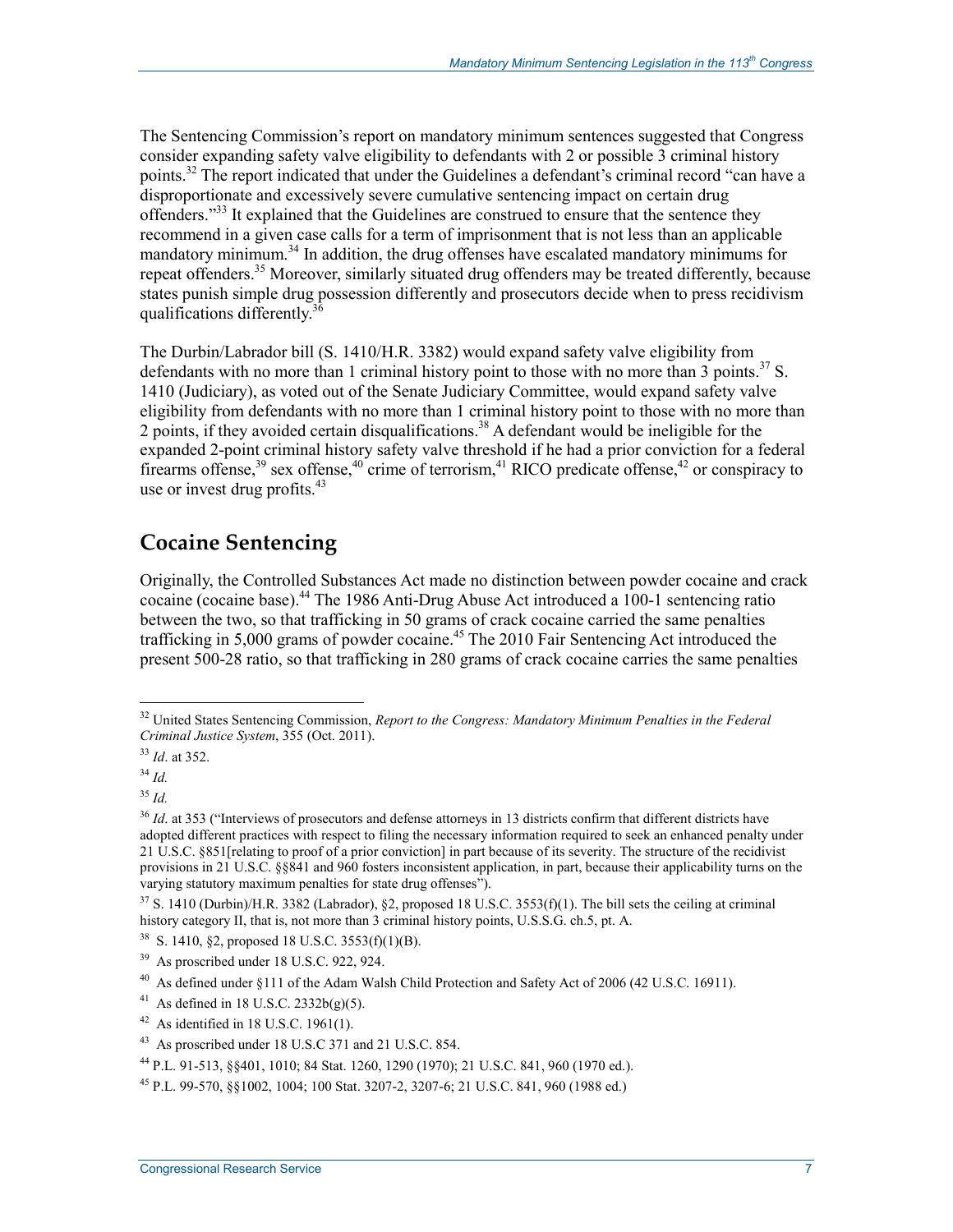as  $5,000$  grams of powder cocaine.<sup>46</sup> It also abolished the mandatory minimum for simple crack cocaine possession that the 1988 Anti-Drug Abuse Act had established.<sup>47</sup> The Sentencing Commission subsequently revised the Sentencing Guidelines to reflect the change and made the modification retroactively applicable at the discretion of the sentencing court.<sup>48</sup>

H.R. 2372 (Representative Scott (VA)) would eliminate the sentencing distinction between powder and crack cocaine by eliminating the cocaine base specific references.<sup>49</sup> Trafficking in cocaine would carry the same penalties regardless whether the substance was powder or crack  $cocaine<sup>50</sup>$ 

#### **Fair Sentencing Retroactivity**

The Fair Sentencing Act reductions apply to offenses committed thereafter. They also apply to offenses committed beforehand when sentencing occurs after the time of enactment.<sup>51</sup> Federal courts have discretion to reduce a sentence imposed under a Sentencing Guideline that was subsequently substantially reduced.<sup>52</sup> The Fair Sentencing Act, however, does not apply to sentences imposed prior to its enactment,  $5<sup>3</sup>$  and it does not apply in sentence reduction hearings triggered by new Sentencing Guidelines.<sup>54</sup> In such proceedings, the courts remain bound by the mandatory minimums in effect prior to enactment of the Fair Sentencing Act.<sup>55</sup>

Three proposals address the Fair Sentencing Act's retroactive application. One, H.R. 2369 (Representative Scott (VA)), begins with an expression of concern that some district courts may not be applying the act to pending cases.<sup>56</sup> It would then make it clear that the act's amendments apply to cases in which sentencing has yet to occur and to cases in which an appellate court

1

56 H.R. 2369, §2.

<sup>46</sup> P.L. 111-220, §2, 124 Stat. 2372, 21 U.S.C. 841, 960.

<sup>47</sup> P.L. 111-220, §3, 124 Stat. 2372, 21 U.S.C. 844.

<sup>48 18</sup> U.S.C. 3582(c); U.S.S.G. 1B1.10; U.S.S.G. App. C, Amends. 750, 759.

<sup>49</sup> H.R. 2372, §2, proposed 21 U.S.C. 841(b)(1)(A), 841(b)(1)(B), 960(b)(1), 960(b)(2).

<sup>50</sup> *Id*.

<sup>51</sup> *Dorsey v. United States*, 132 S.Ct. 2321, 2326 (2012).

<sup>52 18</sup> U.S.C. 3582(c)(2).

<sup>53</sup> *United States v. Rivera*, 726 F3.d 17, \*28 (1st Cir. 2013)(internal citations omitted)("[I]n *United States v. Goncalves*, we joined ten of our fellow Circuit Courts of Appeal in concluding that the FSA is not retroactive for the benefit of a defendant like Carrasquillo-Ocasio, whose criminal conduct and sentencing occurred before the FSA became law"); see also, *United States v. Hodge*, 721 F.3d 1279, 1281 (10<sup>th</sup> Cir. 2013).

<sup>54</sup> *United States v. Swangin*, 726 F.3d 205, 208 (D.C.Cir. 2013)("Finally, we note that every circuit that has addressed the question post-*Dorsey* has likewise concluded that courts cannot retroactively apply the Fair Sentencing Act's new mandatory minimums in  $\S 3582(c)(2)$  proceedings to defendants who were sentenced before the Act's effective date"); *United States v. Hodge*, 721 F.3d at 1281 ("As an initial matter, the FSA does not provide an independent basis for a sentence reduction; only the statutory exceptions in 18 U.S.C.§3582 provide such grounds. In a §3582 proceeding, the court applies the statutory penalties in effect at the time of the original sentencing").

<sup>&</sup>lt;sup>55</sup> *United States v. Reeves*, 717 F.3d 647, 650 (8<sup>th</sup> Cir. 2013)("[E]ight of the nine federal circuits to address the issue have held that the statutory provisions applicable when the defendant was originally sentenced—not the statutory provisions in the Fair Sentencing Act—apply in section 3582(c)(2) proceedings"). The single contrary opinion was later vacated for en banc rehearing, *United States v. Blewett*, 719 F.3d 482 (6<sup>th</sup> Cir. 2013). The divided *Blewett* panel held that defendants sentenced prior to the Fair Sentence Act's enactment were entitled to its reductions are a matter of equal protection, *United States v. Blewett*, 719 F.3d at 494.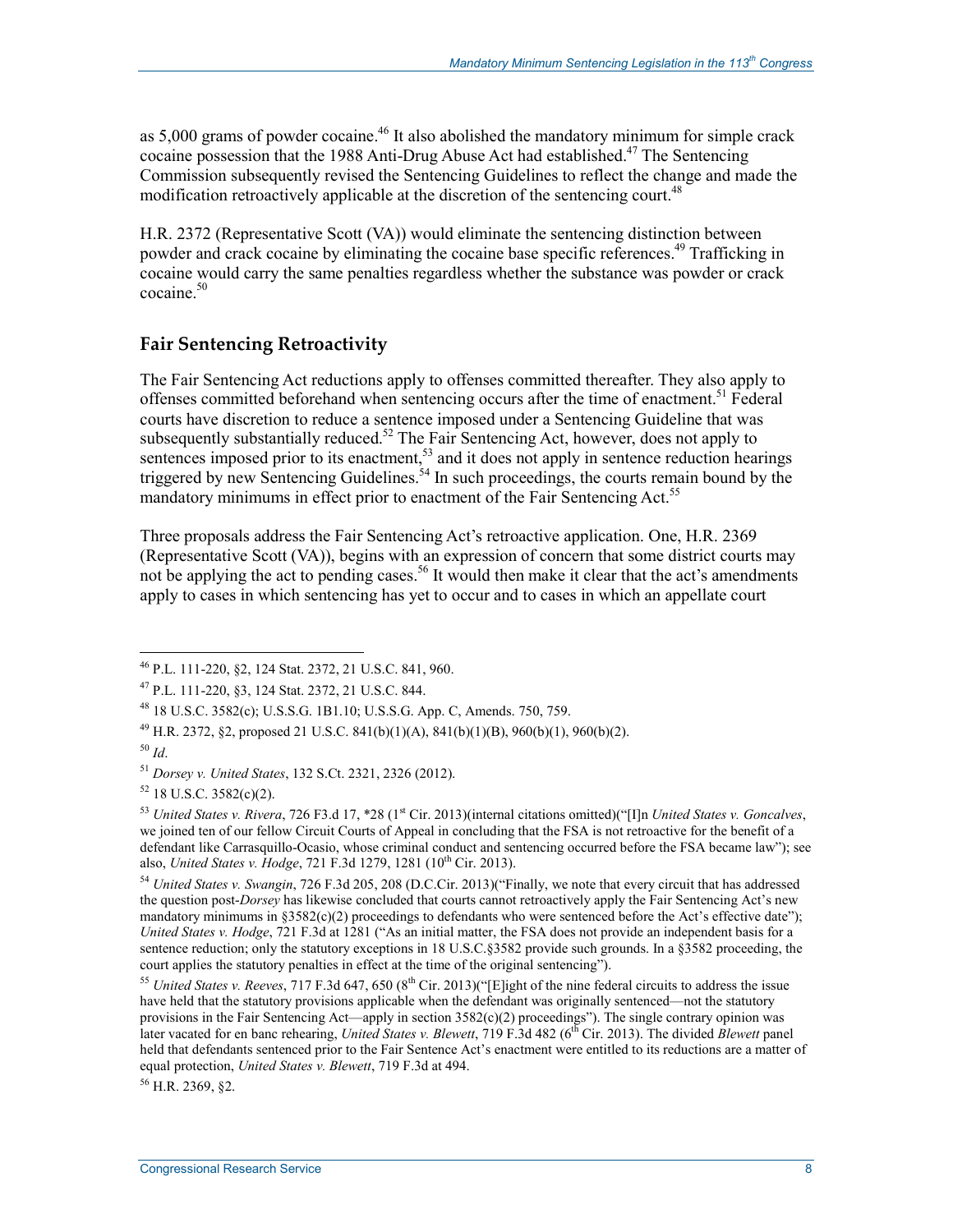remands for sentencing consistent with the act.<sup>57</sup> It would also permit a court to reduce, consistent with the act, a previously imposed sentence for crack cocaine possession or trafficking.<sup>58</sup>

The others, S. 1410 (Judiciary) and S. 1410 (Senator Durbin)/H.R. 3382 (Representative Labrador), would also permit a court to reduce such sentences, but would limit the authority to instances in which the defendant has not been previously granted or denied a similar reduction.<sup>59</sup>

# **Firearms**

## **Stolen Firearms, Crimes of Violence, and Drug Trafficking**

Section  $924(c)$ , in its current form, imposes one of several different minimum sentences when a firearm is used or possessed in furtherance of another federal crime of violence or of drug trafficking.<sup>60</sup> The mandatory minimums, imposed in addition to the sentence imposed for the underlying crime of violence or drug trafficking, vary depending upon the circumstances:

- imprisonment for not less than five years, unless one of higher mandatory minimums below applies;
- imprisonment for not less than seven years, if a firearm is brandished;
- imprisonment for not less than 10 years, if a firearm is discharged;
- imprisonment for not less than 10 years, if a firearm is a short-barreled rifle or shotgun or is a semi-automatic weapon;
- imprisonment for not less than 15 years, if the offense involves the armor piercing ammunition;
- imprisonment for not less than 25 years, if the offender has a prior conviction for violation of  $§924(c)$ ;
- imprisonment for not less than 30 years, if the firearm is a machine gun or destructive device or is equipped with a silencer; and
- imprisonment for life, if the offender has a prior conviction for violation of §924(c) and if the firearm is a machine gun or destructive device or is equipped with a silencer. $61$

H.R. 2405 (Representative Scott (VA)) would strip §924(c) of its mandatory minimum penalties. Each of its not-less-than penalties would become not-more-than penalties.<sup>62</sup> So, for example, possession of a shotgun in furtherance of a crime of violence or of drug trafficking would be punishable by imprisonment for not more than 10 years. Possession of a machine gun in

<sup>57</sup> H.R. 2369, §3.

<sup>58</sup> H.R. 2369, §4.

<sup>59</sup> S. 1410 (Judiciary), §3; S. 1410 (Durbin)/H.R. 3382 (Labrador), §3.

<sup>60 18</sup> U.S.C. 924(c).

 $61$  18 U.S.C. 924(c)(1), (5).

 $^{62}$  H.R. 2405, §2(1), (2), proposed 18 U.S.C. 924(c)(1)(A), (B), (C), (5)(A).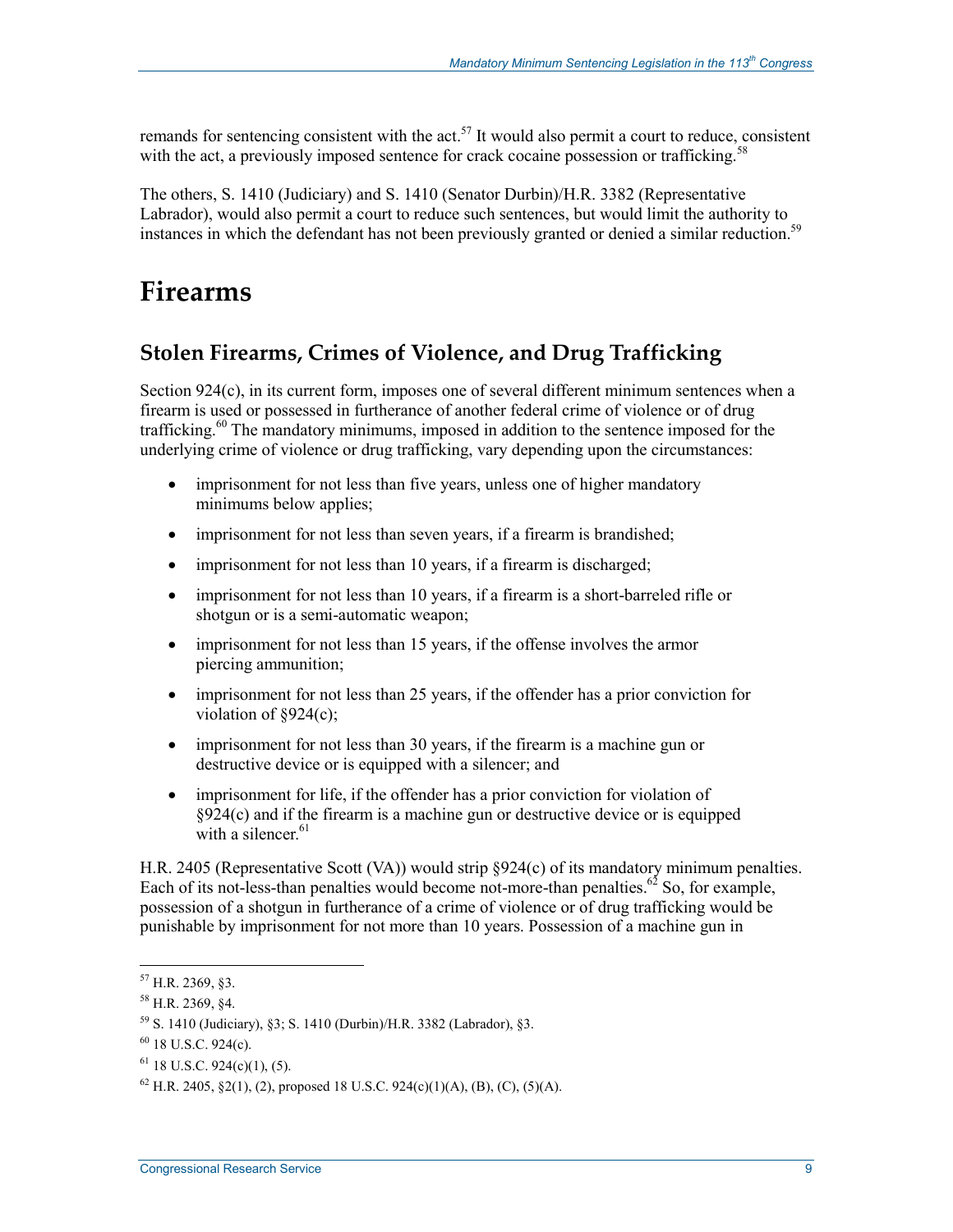furtherance of such an offense would be punishable by imprisonment for not more than 25 years, and so forth.

The Scott bill would also append in large measure the procedure used in Controlled Substance Act cases to establish the existence of a qualifying prior conviction, 21 U.S.C. 851.<sup>63</sup> It would, however, drop the provision in §851 that affords the defendant the right to have the question presented to the grand jury in the case of serious enhancements.<sup>64</sup> It would also abandon the provision that bars questioning the validity of remote convictions.<sup>65</sup>

H.R. 722 (Representative King (NY)) would add two years to each of these base mandatory minimums of  $\S 924(c)(1)(A)$ , if the firearm were stolen or had had its serial number defaced. Thus, use of a stolen firearm or one with a defaced serial number during or in relation to a federal crime of violence or drug trafficking would be punishable by imprisonment for not less than seven years.<sup>66</sup> If a stolen or defaced firearm were brandished under such circumstances, the mandatory minimum would be nine years.<sup>67</sup> If a stolen or defaced firearm were discharged, the mandatory minimum would be 12 years.<sup>68</sup>

#### **Straw Purchasers**

1

Federal law now punishes false statements in conjunction with a firearm's purchase under two sections. Section  $924(a)(1)$  imposes a term of imprisonment of not more than five years for false statements relating to information required for licensing or record-keeping purposes.<sup>69</sup> Section 922(a)(6) outlaws false statements in the acquisition of a firearm.<sup>70</sup> Section 924(a)(2) makes the offense punishable by imprisonment for not more than 10 years.<sup>71</sup>

 $63$  H.R. 2405, §2(3), proposed 18 U.S.C. 924(c)(6).

<sup>&</sup>lt;sup>64</sup> *Id.* ("The provisions of ... 21 U.S.C. 851, other than subsections (a)(2) and (e) ... shall apply to sentencing for convictions under this subsection.... "). 21 U.S.C. 851(a)(2) provides: "An information may not be filed under this section if the increased punishment which may be imposed is imprisonment for a term in excess of three years unless the person either waived or was afforded prosecution by indictment for the offense for which such increased punishment may be imposed."

<sup>&</sup>lt;sup>65</sup> *Id.* ("The provisions of ... 21 U.S.C. 851, other than subsections (a)(2) and (e) ... shall apply to sentencing for convictions under this subsection.... "). 21 U.S.C. 851(e) provides: "No person who stands convicted of an offense under this part may challenge the validity of any prior conviction alleged under this section which occurred more than five years before the date of the information alleging such prior conviction."

 $^{66}$  H.R. 722, §8, proposed 18 U.S.C. 924(c)(1)(A)(i).

 $^{67}$  H.R. 722, §8, proposed 18 U.S.C. 924(c)(1)(A)(ii).

 $^{68}$  H.R. 722, §8, proposed 18 U.S.C. 924(c)(1)(A)(iii).

 $^{69}$  18 U.S.C. 924(a)(1)(A)("[W]hoever - (A) knowingly makes any false statement or representation with respect to the information required by this chapter to be kept in the records of a person licensed under this chapter or in applying for any license or exemption or relief from disability under the provisions of this chapter; ... shall be ... imprisoned not more than five years").

 $70$  18 U.S.C. 922(a)(6)("It shall be unlawful ... (6) for any person in connection with the acquisition or attempted acquisition of any firearm or ammunition from a licensed importer, licensed manufacturer, licensed dealer, or licensed collector, knowingly to make any false or fictitious oral or written statement or to furnish or exhibit any false, fictitious, or misrepresented identification, intended or likely to deceive such importer, manufacturer, dealer, or collector with respect to any fact material to the lawfulness of the sale or other disposition of such firearm or ammunition under the provisions of this chapter").

 $71$  18 U.S.C. 924(a)(2).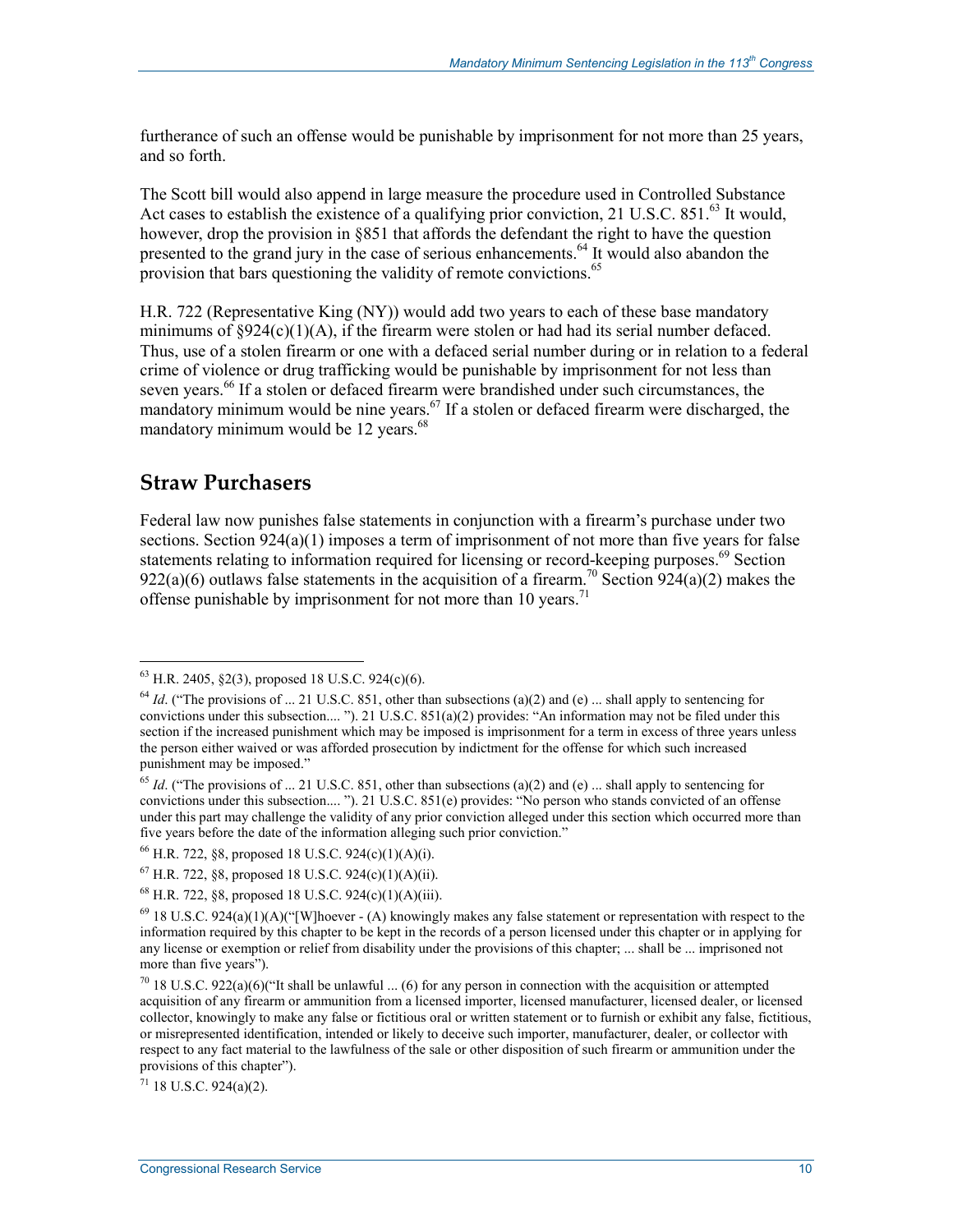H.R. 404 (Representative Schiff) would establish a two-year mandatory minimum term of imprisonment for violation of either false statement proscription if the offense involved two or more firearms and an intent to subsequently transfer them to an ineligible person.<sup>72</sup>

## **Handguns**

H.R. 117 (Representative Holt) would require the Attorney General to establish a system of handgun registration and licensing.<sup>73</sup> The system would be inapplicable in states that already had a comparable system as long as the state outlawed possession of unlicensed or unregistered handguns or the failure to complete required firearms safety training.<sup>74</sup> Elsewhere, possession without a federal license or of an unregistered handgun would be punishable by imprisonment for not less than 15 years.<sup>75</sup>

## **International Weapons Trafficking**

Several federal laws outlaw international weapons trafficking, among them the International Emergency Economic Powers Act; Trading With the Enemy Act; Arms Export Control Act; and the federal smuggling statute. S. 1410 (Judiciary) would establish mandatory minimum penalties for violation of provisions under certain circumstances.

The International Emergency Economic Powers Act (IEEPA) authorizes the President to impose economic boycotts on foreign nations, entities, and individuals who pose an unusual and extraordinary threat to the national security, foreign policy, or the economy of the United States.<sup>76</sup> Presidents have exercised the authority to proscribe transactions with nations that have sponsored terrorism, with terrorist organizations, and in the interest of stemming the proliferation of weapons of mass destruction.<sup>77</sup> Willful violations, attempted violations, or conspiracies to violate any license, order, regulation, or proscription under IEEPA are punishable by imprisonment for not more than 20 years and a fine of not more than \$1 million.<sup>78</sup>

S. 1410 (Judiciary) would amend IEEPA to establish a five-year mandatory minimum term of imprisonment for such offense when the crime involved either exporting goods or services for the foreign development of weapons of mass destruction or providing defense articles or services to foreign terrorist organizations, states sponsoring terrorism, or to individuals or entities subject to economic sanctions on the basis of concerns over international terrorism or the proliferation of the weapons of mass destruction.<sup>79</sup>

 $72$  H.R. 404, §2, proposed 18 U.S.C. 924(q)(1).

<sup>73</sup> H.R. 117, §2, proposed 18 U.S.C. 932(a)(1).

<sup>74</sup> H.R. 117, §2, proposed 18 U.S.C. 932(b).

<sup>&</sup>lt;sup>75</sup> H.R. 117, §2, proposed 18 U.S.C. 924(a)(7). In what may have been a scrivener's error, the bill attaches the penalty not to a violation of its provisions (proposed 18 U.S.C. 932), but to a violation of 18 U.S.C. 931(relating to possession of body armor by convicted violent felons). That construction is complicated by the fact that although the drafters of H.R. 117 believed that no 18 U.S.C. 924(a)(7) now exists ("Section 924(a) of such title is amended by adding at the end the following: (7) ..."), the section not only exists but applies to violations of 18 U.S.C. 931.

<sup>76 50</sup> U.S.C. 1701 to 1707.

<sup>77 50</sup> U.S.C. 1701 note; 31 C.F.R. pt. 594 to pt. 597.

<sup>78 50</sup> U.S.C. 1705.

 $^{79}$  S. 1410, Grassley Amendment 14048, proposed 50 U.S.C. 1705(d). In markup, the committee adopted four (continued...)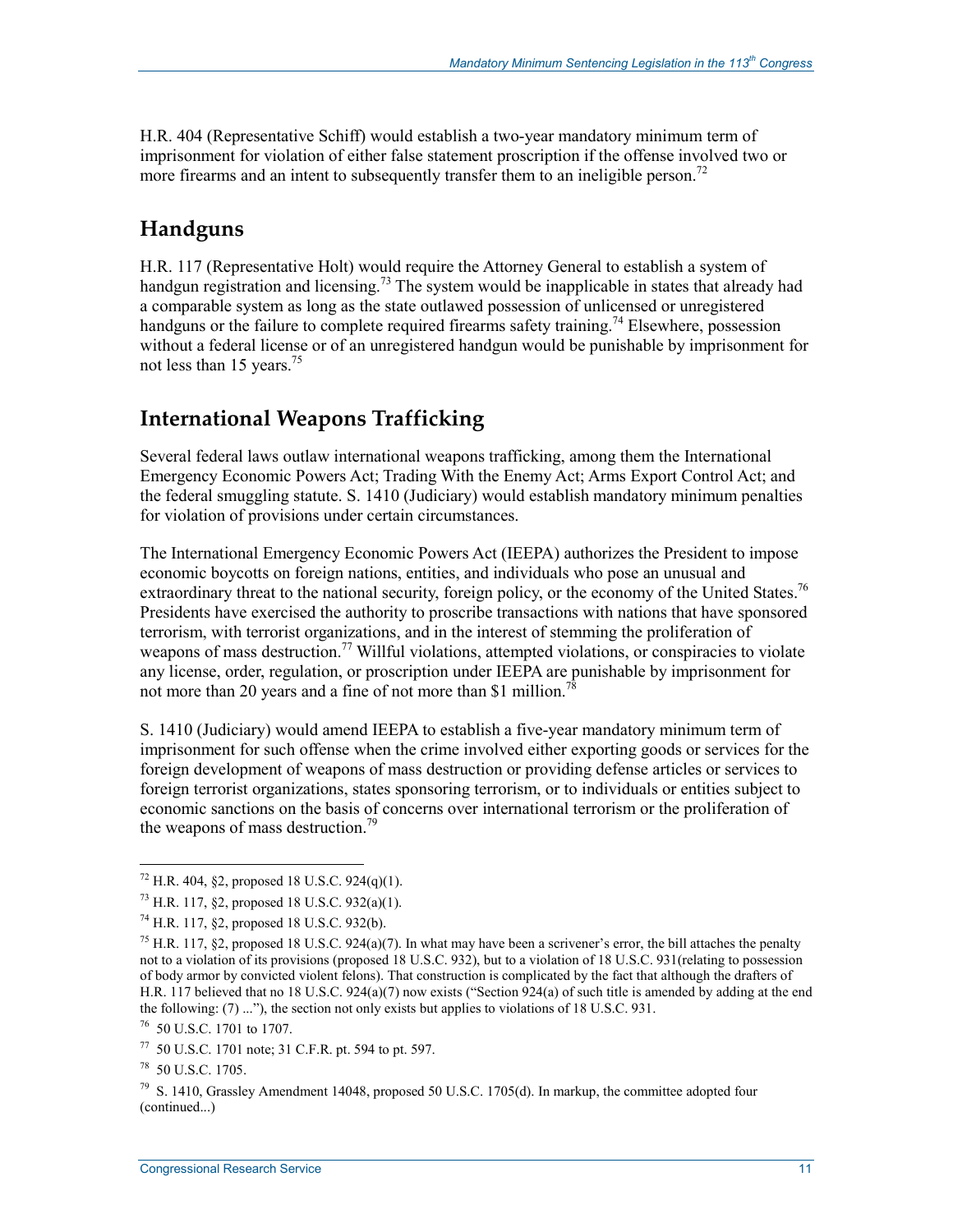Trading With the Enemy Act (TWEA) prohibits commerce with the enemies of the United States or those affiliated with them, without executive branch approval.<sup>80</sup> As in the case of IEEPA, anyone who willfully violates TWEA or any license, regulation, or order issued under it is punishable by imprisonment for not more than 20 years and a fine of not more than \$1 million.<sup>81</sup>

S. 1410 (Judiciary) would create a five-year mandatory minimum term of imprisonment for anyone convicted of willfully violating TWEA or attempting or conspiring to do so.<sup>82</sup> The mandatory minimum would be limited to cases involving trade in defense articles or services with nations that sponsor terrorism, foreign terrorist organizations, or individuals or entities subject to economic sanctions on the basis of concerns over international terrorism or the proliferation of the weapons of mass destruction.<sup>83</sup> The minimums would also apply to exporting goods and services for the foreign development of weapons of mass destruction.<sup>84</sup>

The Arms Export Control Act regulates weapons exports.<sup>85</sup> Regulatory violations are punishable by imprisonment for not more than 20 years and a fine of not more than \$1 million.<sup>86</sup> Moreover, as a general matter, smuggling goods out of the United States is punishable by imprisonment for not more than 10 years and a fine of not more than \$250,000 (not more than \$500,000 for organizations).<sup>87</sup>

S. 1410 (Judiciary) would set a five-year mandatory minimum term of imprisonment for violations of either the general smuggling statute or the Arms Export Control Act under much the same circumstances as would pertain in the case of IEEPA and TWEA violations: shipments to terrorist organizations; to state sponsors of terrorism; to individuals and entities associated with terrorism; or to those assisting in the foreign development of weapons of mass destruction.<sup>88</sup>

# **Sex Offenses and Domestic Violence**

S. 1410 (Judiciary) would add new mandatory minimum terms of imprisonment for various federal sex offenses and for interstate domestic violence.

 $\overline{a}$ 

87 18 U.S.C. 554(a).

<sup>(...</sup>continued)

amendments to S. 1410 before voting to report it favorably: ALB14075, a Manager's Amendment in the nature of substitute, and three amendments offered by Senator Grassley, ALB14048, ALB14061, and ALB14062, available on the committee's website, for example, at http://www.judiciary.senteate.gov/legislation/upload/AB14048-Grassley.pdf.

<sup>80 50</sup> U.S.C. App. 1 to 44.

<sup>81 50</sup> U.S.C. App. 16.

<sup>82</sup> S. 1410 (Judiciary), Grassley Amendment 14048, proposed 50 U.S.C. App. 5(c).

<sup>83</sup> *Id*.

<sup>84</sup> *Id*.

<sup>85 22</sup> U.S.C. 2751 to 2799a-2.

<sup>86 22</sup> U.S.C. 2778(c).

<sup>&</sup>lt;sup>88</sup> S. 1410 (Judiciary), Grassley Amendment 14048, proposed 22 U.S.C. 2778(c)(2); and S. 1410 (Judiciary), Grassley Amendment 14048, proposed 18 U.S.C. 554(a)(2).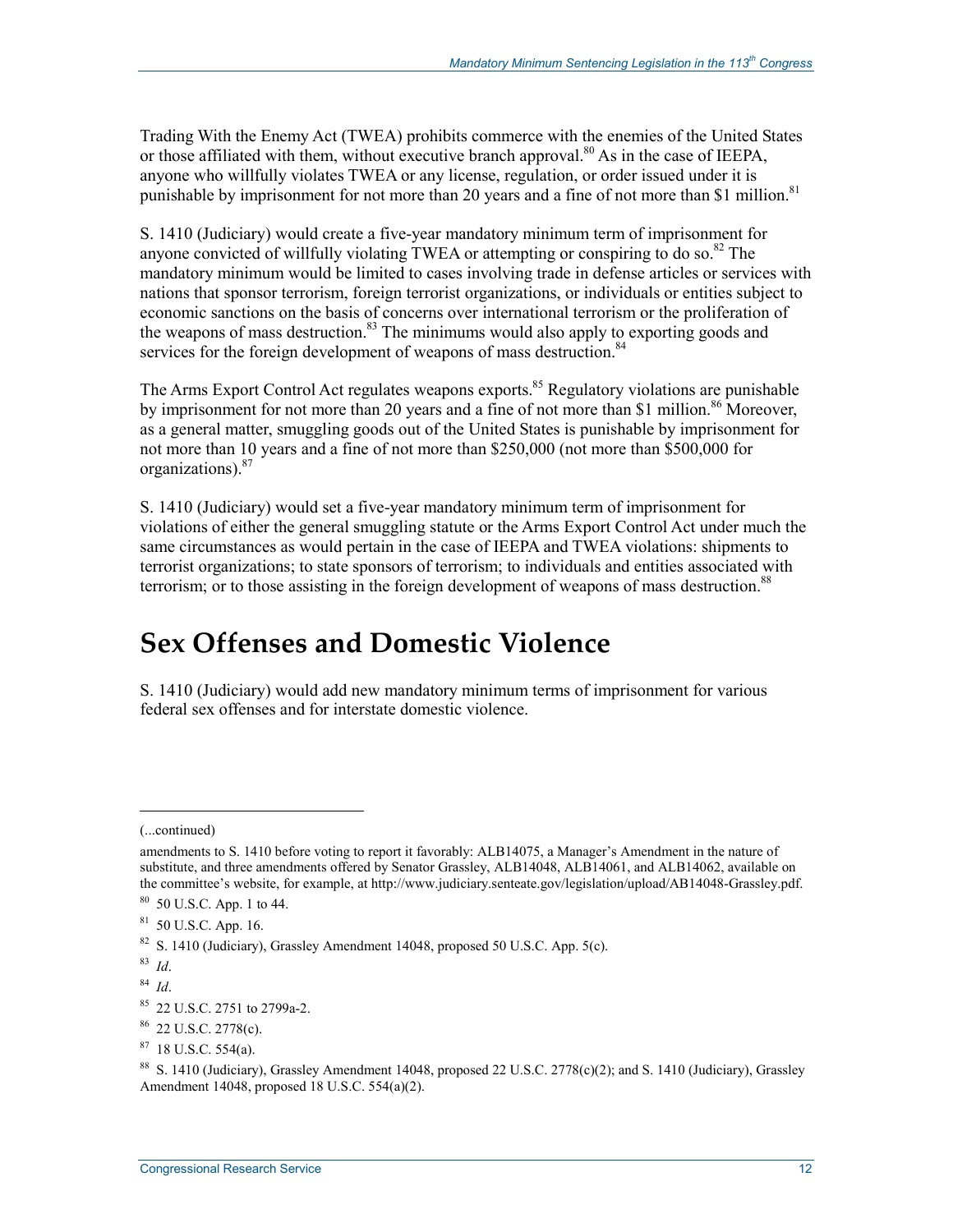## **Sex Offenses**

When committed within the special maritime or territorial jurisdiction of the United States or within federal prisons, federal law proscribes sexual abuse and aggravated sexual abuse. Offenders are punishable by imprisonment for any term of years or for life.<sup>89</sup> Engaging in sexual activity with a ward or with a child between 12 and 16 years of age within the special maritime and territorial jurisdiction of the United States or in a federal prison is a federal crime as well, and is punishable by imprisonment for not more than 15 years.  $90$ 

S. 1410 (Judiciary) would amend each of these provisions by adding a five-year mandatory minimum sentence of imprisonment for violation of any of the three, but leaving the maximum permissible sentences in place.<sup>91</sup> It would leave in place the 30-year mandatory minimum term of imprisonment that applies to sexual abuse of a child under 12 years of age.<sup>92</sup>

Federal law also punishes by death, or imprisonment for any term of years or for life, murder committed in the course of one of these offenses or during the course of a violation of 18 U.S.C. 1591 (sex trafficking of children or by force), 2251 (sexual exploitation of children), 2251A (buying or selling children for sexual purposes), or 2260 (overseas production of child pornography to be imported into the United States).<sup>93</sup> S. 1410 (Judiciary) would add a five-year  $\frac{1}{2}$  mandatory minimum term of imprisonment in the case of such murders.

## **Interstate Domestic Violence**

Interstate travel for the purposes of visiting violence upon a spouse, intimate partner, or dating partner is punishable according to the extent of the injuries inflicted.<sup>95</sup> Where death results, the penalty is imprisonment for life or any term of years.<sup>96</sup> Where maiming results, the penalty is imprisonment for not more than 20 years.<sup>97</sup> Where serious bodily injury results, the penalty is imprisonment for not more than 10 years. $98$ 

S. 1410 (Judiciary) would establish a 10-year mandatory minimum term of imprisonment in cases where death results.<sup>99</sup> Rather than create a mandatory minimum in maiming and serious bodily

<u>.</u>

<sup>89 18</sup> U.S.C. 2241, 2242.

<sup>&</sup>lt;sup>90</sup> 18 U.S.C. 2243.

<sup>&</sup>lt;sup>91</sup> S. 1410 (Judiciary), Grassley Amendment 14061, proposed 18 U.S.C. 2241(a), (b); proposed 18 U.S.C. 2242; and proposed 18 U.S.C. 2243(a), (b).

 $92$  18 U.S.C. 2241(c). Subsection 2241(c) also outlaws interstate travel with the intent to sexually abuse a child under 12 years of age.

<sup>93 18</sup> U.S.C. 2245.

<sup>&</sup>lt;sup>94</sup> S. 1410 (Judiciary), Grassley Amendment 14061, proposed 18 U.S.C. 2245(1). Section 2245 also punishes with death, or imprisonment of any term of years or for life, murders committed in the course of the Mann Act sex offenses involving interstate or foreign travel that appear in 18 U.S.C. 2421, 2422, 2423, and 2425. S. 1410 (Judiciary) would create no new mandatory minimum punishments in the cases of murders committed during the course of these offenses.

 $95$  18 U.S.C. 2261(a), (b).

 $96$  18 U.S.C. 2261(b)(1).

 $97$  18 U.S.C. 2261(b)(2).

 $98$  18 U.S.C. 2261(b)(3).

<sup>&</sup>lt;sup>99</sup> S. 1410 (Judiciary), Grassley Amendment 14062, proposed 18 U.S.C. 2261(b)(1)(A).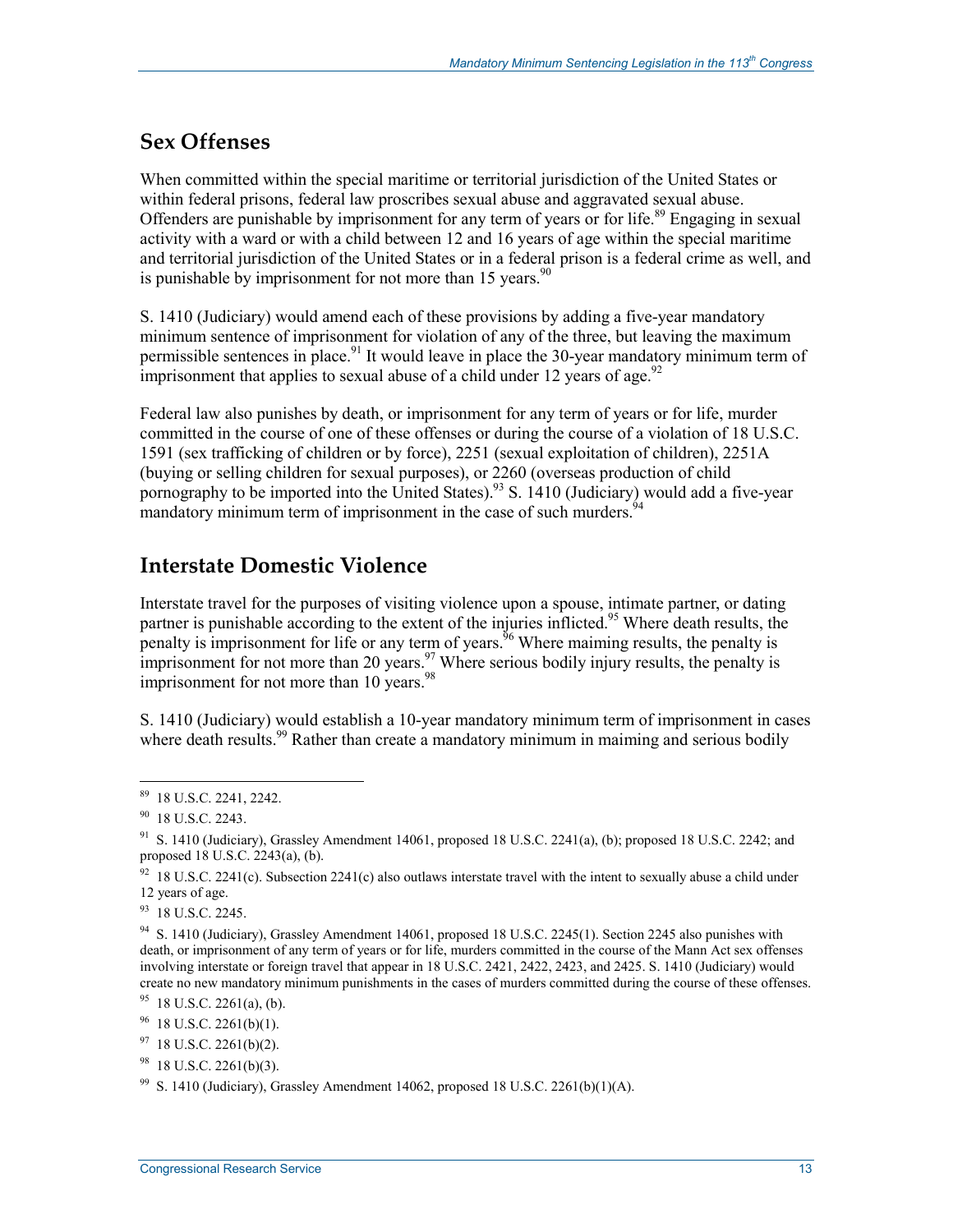injury cases, the bill would increase the maximum penalties for those offenses to 25 years and 15 years, respectively.<sup>100</sup>

## **Aggravated Computer Abuse**

Federal law prohibits various forms of computer abuse in 18 U.S.C. 1030, ranging from espionage to hacking to computer fraud to damaging computer systems.<sup>101</sup>

H.R. 1468 (Representative Blackburn) would create a separate crime for anyone who, during and in relation to a violation of §1030 substantially impaired or attempted to impair the operation of a critical infrastructure computer system or an associated critical infrastructure.<sup>102</sup> The bill defines the term "critical infrastructure computer" to mean "a computer that manages or controls systems or assets vital to national defense, national security, national economic security, public health or safety, or any combination of those matters, whether publicly or privately owned or operated, including - (A) oil and gas production, storage, conversion, and delivery systems; (B) water supply systems; (C) telecommunication networks; (D) electrical power generation and delivery systems; (E) finance and banking systems; (F) emergency services; (G) transportation systems and services; and (H) government operations that provide essential services to the public."<sup>103</sup>

 The offense would be punishable by imprisonment for not less than three years or more than 20 years.<sup>104</sup> Some of the federal statutes calling for imposition of a minimum term of imprisonment suggest the possibility of a fine as an alternative to imprisonment. For example, the penalty for trafficking in 1,000 grams or more of heroin is "a term of imprisonment which may not be less than 10 years or more than life ... a fine not to exceed ...  $$10,000,000$  ... or both."<sup>105</sup> The bill would suggest the possibility of a fine as an alternative to imprisonment as well.<sup>106</sup> Experience with other mandatory minimums, coupled with implementing Sentencing Guidelines, suggests that this alternative may be more hypothetical than real.<sup>107</sup>

<u>.</u>

<sup>&</sup>lt;sup>100</sup> S. 1410 (Judiciary), Grassley Amendment 14062, proposed 18 U.S.C. 2261(b)(2)(A), (b)(3)(A). Section 2261 also sets the penalties for violations of the interstate stalking prohibitions of 18 U.S.C. 2261A, 18 U.S.C. 2261(B). S. 1410 would leave those penalties unchanged.

<sup>&</sup>lt;sup>101</sup> More precisely, the seven crimes defined in 18 U.S.C. 1030 are (1) computer trespassing (e.g., hacking) in a government computer; (2) computer trespassing (e.g., hacking) resulting in exposure to certain governmental, credit, financial, or computer-housed information; (3) damaging a government computer, a bank computer, or a computer used in, or affecting, interstate or foreign commerce (e.g., a worm, computer virus, Trojan horse, time bomb, a denial of service attack, and other forms of cyberattack, cybercrime, or cyberterrorism); (4) committing fraud an integral part of which involves unauthorized access to a government computer, a bank computer, or a computer used in, or affecting, interstate or foreign commerce; (5) threatening to damage a government computer, a bank computer, or a computer used in, or affecting, interstate or foreign commerce; (6) trafficking in passwords for a government computer, or when the trafficking affects interstate or foreign commerce; and (7) accessing a computer to commit espionage.

 $102$  H.R. 1468, §305(a), proposed 18 U.S.C. 1030A(b).

<sup>103</sup> H.R. 1468, §305(a), proposed 18 U.S.C. 1030A(a)(2).

 $104$  H.R. 1468, §305(a), proposed 18 U.S.C. 1030A(c).

 $105$  21 U.S.C. 841(b)(1)(A); see also, 21 U.S.C. 960(b)(2).

 $106$  H.R. 1468, §305(a), proposed 18 U.S.C. 1030A(c)("Any person who violates subsection (b) shall be—(1) fined under this title; (2) imprisoned for not less than 3 years but not more than 29 years; or (3) penalized under paragraphs (1) and (2) ").

 $107$  U.S.S.G. §5G1.1(b)("Where a statutorily required minimum sentence is greater than the maximum of the applicable guideline range, the statutorily required minimum sentence shall be the guideline sentence").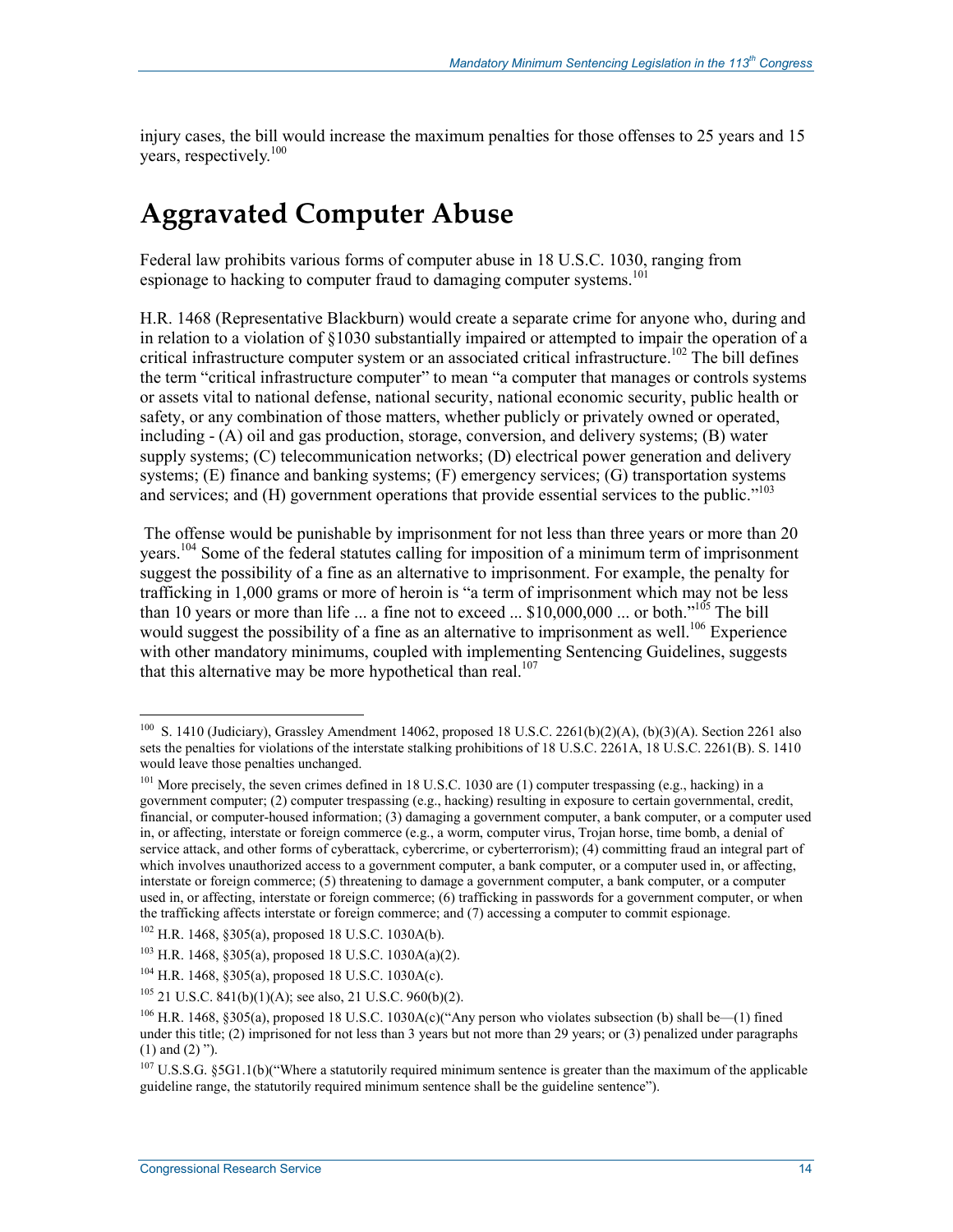# **Illegal Reentry**

Foreign nationals who reenter or attempt to reenter the United States after having been deported, excluded, or otherwise removed are punishable by imprisonment for not more than two years.<sup>108</sup> If the alien was removed following conviction for an aggravated felony, the penalty is increased to imprisonment for not more than 20 years.<sup>109</sup> If removed following conviction for a misdemeanor involving drugs or crimes against the person or for a lesser felony, the penalty is imprisonment for not more than 10 years.<sup>110</sup> The same 10-year maximum term of imprisonment attends reentry or attempted reentry following removal prior to completion of service of imprisonment for a non-violent felony.<sup>111</sup>

Those who aid and abet the commission of a federal crime are subject to the same penalties as those who actually commit the underlying offenses.<sup>112</sup> Those who conspire to violate federal law are liable not only for conspiracy but for any crimes committed by one of their conspirators in furtherance of the plot.<sup>113</sup>

H.R. 457 (Representative Issa) would establish mandatory minimum penalties for each of these reentry offenses.<sup>114</sup> The minimums would be pegged at half the maximum. Thus, simple reentry would carry a one-year mandatory minimum term.<sup>115</sup> Reentry following an aggravated felony conviction would be punishable with a mandatory minimum of 10 years.<sup>116</sup> Finally, the mandatory minimums for the reentry offenses with 10-year maximums would be set at five years.<sup>117</sup>

The Issa bill would also make accessory and conspirator liability more specific. Anyone who aided or abetted an alien's unlawful reentry or conspired to accomplish it would be subject to the same penalties including mandatory minimums as the reentering alien.<sup>118</sup>

# **Violence Against Public Servants**

Federal law protects federal judges and employees against murder, manslaughter, attempted murder or manslaughter, and assault. With the exception of first degree murder, which is punishable by death or imprisonment for life, none of the prohibitions carry a mandatory

<u>.</u>

 $108$  8 U.S.C. 1326(a).

 $109$  8 U.S.C. 1326(b)(2).

 $110$  8 U.S.C. 1326(b)(1).

 $111$  8 U.S.C. 1326(b)(4).

 $112$  18 U.S.C. 2.

<sup>113 18</sup> U.S.C. 371; *Pinkerton v. United States*, 328 U.S. 640, 645-48 (1946); *United States v. Grasso*, 724 F.3d 1077, 1089 (9th Cir. 2013); *United States v. Walker*, 721 F.3d 828, 836 (7th Cir. 2013); *United States v. Clark*, 717 F.3d 790, 808-809 (10<sup>th</sup> Cir. 2013).

<sup>114</sup> H.R. 457, §2(b), proposed 8 U.S.C. 1326.

 $115$  H.R. 457, §2(b)(1), proposed 8 U.S.C. 1326(a).

<sup>116</sup> H.R. 457, §2(b)(2)(B), proposed 8 U.S.C. 1326(b)(2).

 $117$  H.R. 457, §2(b)(2)(A), (C), proposed 8 U.S.C. 1326(b)(1), (b)(4).

 $118$  H.R. 457,  $\S2(C)$ , proposed 8 U.S.C. 1327(b).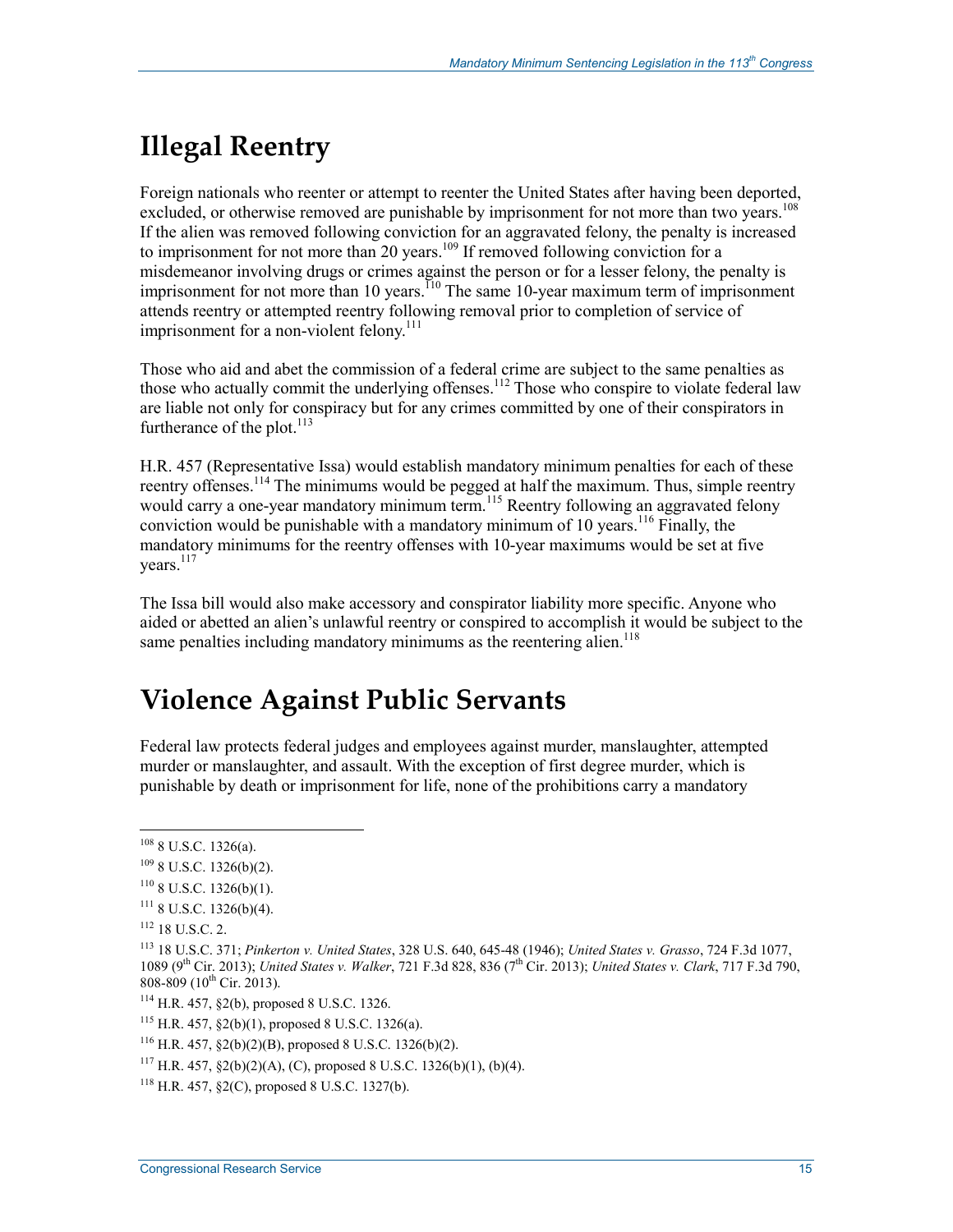minimum term of imprisonment. Flight to avoid prosecution is also a federal crime, but it does not come with a mandatory minimum term of imprisonment either.

H.R. 1577 (Representative Poe) and S. 698 (Senator Cornyn) would expand the class of protected public servants; increase the penalties associated with homicides committed against them; establish mandatory minimum terms of imprisonment for killing or assaulting them; and create a new flight-to-avoid-prosecution offense for fugitives accused of such crimes, punishable by a mandatory minimum term of imprisonment.<sup>119</sup>

## **Homicide**

Federal law outlaws killing any federal officer or employee, including federal judges, during or on account of the performance of their duties.<sup>120</sup> It also protects anyone assisting them.<sup>121</sup> The penalties imposed depend on the nature of the homicide:

- first degree murder: death or life imprisonment; $122$
- second degree murder: imprisonment for any term years or for life; $^{123}$
- voluntary manslaughter: imprisonment for not more than  $15$  years;<sup>124</sup>
- involuntary manslaughter: imprisonment for not more than eight years; $125$
- attempted murder: imprisonment for not more than 20 years; $126$
- attempted manslaughter: imprisonment for not more than seven years; $127$  and
- conspiracy to murder: imprisonment for any term of years or for life.<sup>128</sup>

Federal law outlaws the murder of state or local officers or employees assisting in a federal investigation.<sup>129</sup> Offenders are punishable by death or life imprisonment.<sup>130</sup> It also outlaws the murder of a state correctional officer by a federal prisoner or while the officer is transporting a

<sup>&</sup>lt;sup>119</sup> The bills as introduced were identical and consequently will be referred to hereafter as H.R. 1577/S. 698.

<sup>&</sup>lt;sup>120</sup> 18 U.S.C. 1114 ("Whoever kills or attempts to kill any officer or employee of the United States or of any agency in any branch of the United States Government (including any member of the uniformed services) while such officer or employee is engaged in or on account of the performance of official duties, or any person assisting such an officer or employee in the performance of such duties or on account of that assistance, shall be punished ..."). <sup>121</sup> *Id.*

<sup>122 18</sup> U.S.C. 1114, 1111.  $123$  *Id.* <sup>124</sup> 18 U.S.C. 1114, 1112.  $125$  *Id.* 126 18 U.S.C. 1114, 1113.  $^{127}$  *Id.* 128 18 U.S.C. 1117.

 $129$  18 U.S.C. 1121(a)("Whoever intentionally kills- (1) a State or local official, law enforcement officer, or other officer or employee while working with Federal law enforcement officials in furtherance of a Federal criminal investigation- (A) while the victim is engaged in the performance of official duties; (B) because of the performance of the victim's official duties; or (C) because of the victim's status as a public servant; or (2) any person assisting a Federal criminal investigation, while that assistance is being rendered and because of it, shall be sentenced according to the terms of section 1111, including by sentence of death or by imprisonment for life"). <sup>130</sup> *Id.* 18 U.S.C. 1111.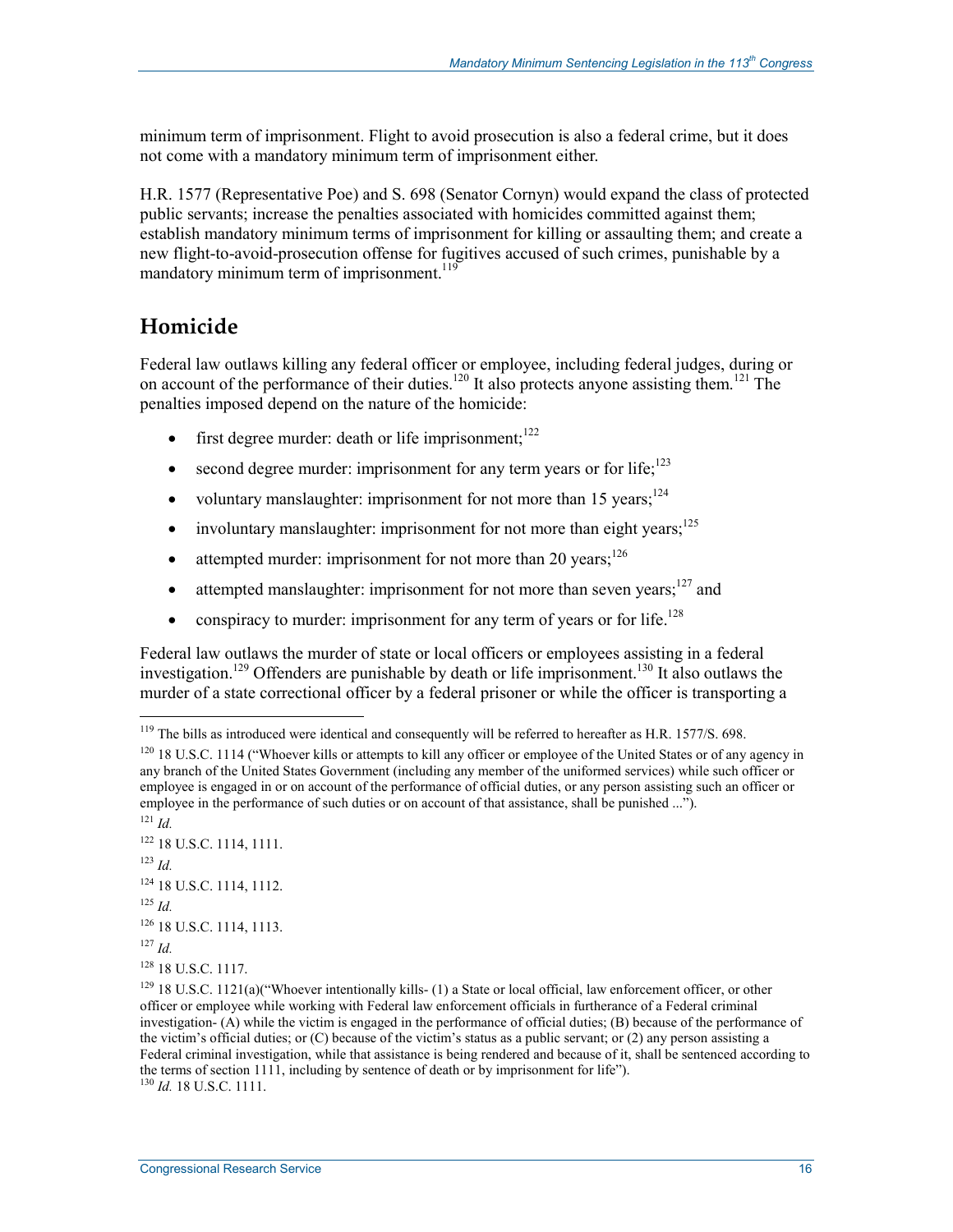prisoner in interstate commerce.<sup>131</sup> Offenders are punishable by imprisonment for not less than 20 years or for life or by death.<sup>132</sup> Murder of a federal, state, or local law enforcement officer in furtherance of a violation of the Controlled Substances Act or the Controlled Substances Import and Export Act is punishable as well by imprisonment for not less than 20 years or for life or by  $death<sup>133</sup>$ 

H.R. 1577/S. 698 would establish 30-year mandatory minimum terms of imprisonment for killing, attempting to kill, or conspiring to kill three classes of public servants: (1) federal judges and federal law enforcement officers, regardless of whether the crime occurred during or on account of the performance of their duties; $134$  (2) federally funded public servants (state, local, territorial, and tribal law enforcement officers, firefighters, chaplains, rescue squad and ambulance crew members) during or on account of the performance of their official duties;<sup>135</sup> and (3) former federal judges, former law enforcement officers, and former federally funded public servants, killed on account of performance of their official duties.<sup>136</sup>

In addition to the 30-year mandatory minimum, the offense would carry the prospect of imprisonment for life and, if a killing occurred, of the death penalty.<sup>137</sup>

## **Flight to Avoid Prosecution**

It is a federal crime punishable by imprisonment for not more than five years to travel in interstate or foreign commerce for the purpose of avoiding state or federal prosecution.<sup>138</sup>

H.R. 1577/S. 698 would create an additional flight statute that would proscribe flights to avoid prosecution for killing, attempting to kill, or conspiring to kill a federal judge, federal law

 $132$  *Id.* 

1

134 H.R. 1577/S. 698, §3(a), proposed 18 U.S.C.1123(a)(1), (b)(1)(A), (B).

 $135$  H.R. 1577/S. 698, §3(a), proposed 18 U.S.C.1123(a)(2), (7), (b)(1)(C).

<sup>136</sup> H.R. 1577/S. 698, §3(a), proposed 18 U.S.C.1123 (b)(2). The proposal does not include attempts to kill or conspiracies to kill members of this class of former judges, officers, or public servants.

<sup>138</sup> 18 U.S.C. 1073.

<sup>&</sup>lt;sup>131</sup> 18 U.S.C. 1121(b)("Whoever, in a circumstance described in paragraph (3) of this subsection, while incarcerated, intentionally kills any State correctional officer engaged in, or on account of the performance of such officer's official duties, shall be sentenced to a term of imprisonment which shall not be less than 20 years, and may be sentenced to life imprisonment or death. (2) As used in this section, the term, 'State correctional officer' includes any officer or employee of any prison, jail, or other detention facility, operated by, or under contract to, either a State or local governmental agency, whose job responsibilities include providing for the custody of incarcerated individuals. (3) The circumstance referred to in paragraph (1) is that- (A) the correctional officer is engaged in transporting the incarcerated person interstate; or (B) the incarcerated person is incarcerated pursuant to a conviction for an offense against the United States").

<sup>&</sup>lt;sup>133</sup> 21 U.S.C. 848(e)(1)(B)("[A]ny person, during the commission of, in furtherance of, or while attempting to avoid apprehension, prosecution or service of a prison sentence for, a felony violation of this subchapter or subchapter II of this chapter who intentionally kills or counsels, commands, induces, procures, or causes the intentional killing of any Federal, State, or local law enforcement officer engaged in, or on account of, the performance of such officer's official duties and such killing results, shall be sentenced to any term of imprisonment, which shall not be less than 20 years, and which may be up to life imprisonment, or may be sentenced to death. 2) As used in paragraph (1)(B), the term 'law enforcement officer' means a public servant authorized by law or by a Government agency or Congress to conduct or engage in the prevention, investigation, prosecution or adjudication of an offense, and includes those engaged in corrections, probation, or parole functions").

<sup>137</sup> H.R. 1577/S. 698, §3(a), proposed 18 U.S.C.1123(c).